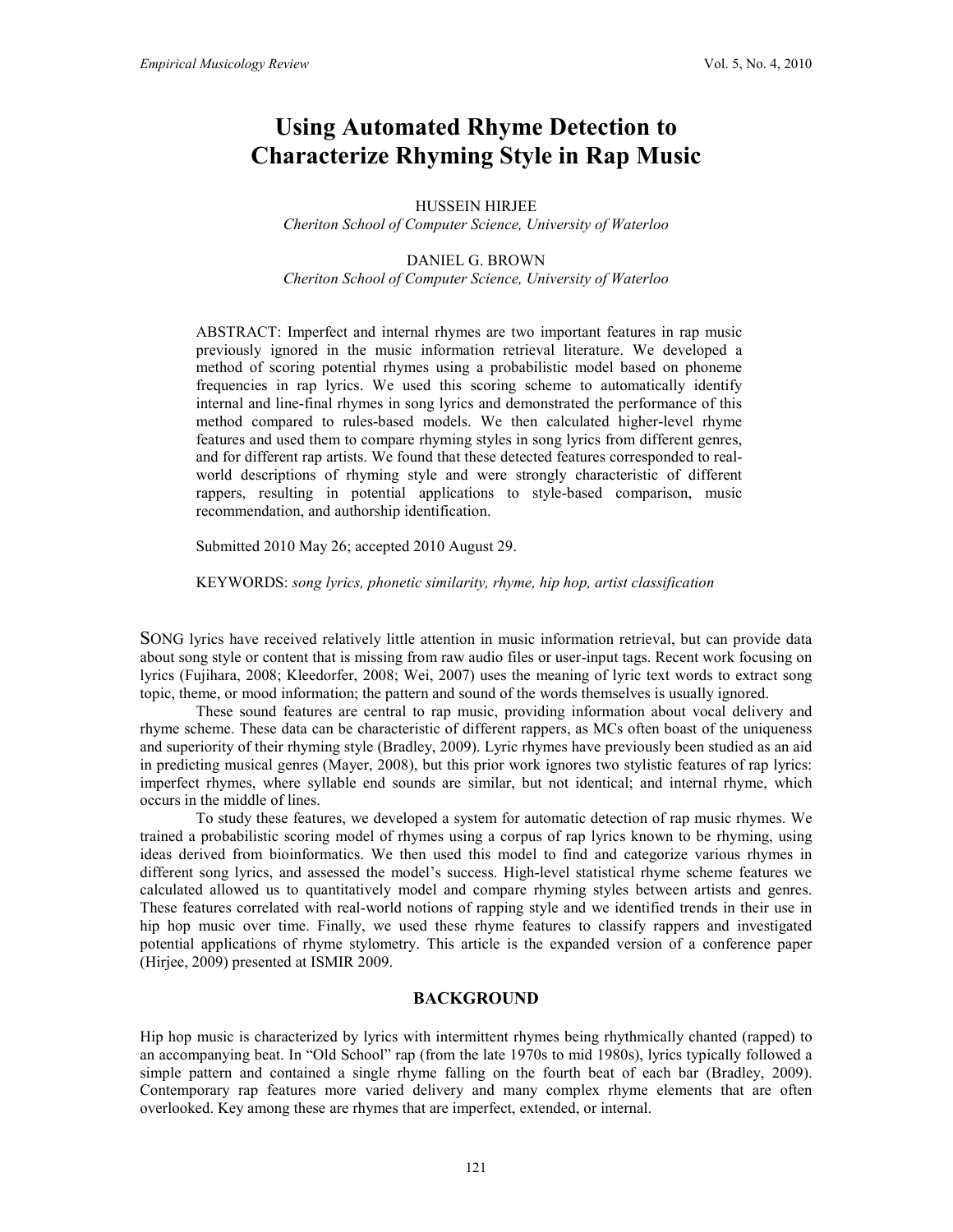## **Imperfect Rhymes**

Holtman (1996) provides a good overview of the abundance of imperfect rhyme (also called slant rhyme) in rap lyrics and identifies some examples of their use in Eric B. and Rakim's *Let The Rhythm Hit 'Em* (1990). A normal rhyme involves two syllables that share the same nucleus (vowel) and coda (ending consonants). Two syllables form an imperfect rhyme if one of these two parts does not correspond exactly. However, she argues that these types of rhymes are not just composed of vowels and consonants being paired randomly: there is a limit to the amount of dissimilarity in these rhymes, determined by the shared articulatory features of matching phonemes.

 In Holtman's hierarchy, the most similar consonants are nasals, fricatives, and plosives differing only in place of articulation, as in the line-ending  $/m/$  and  $/n/$  phonemes in:

 Entertain and tear you out of your **frame**  Leave you in a puddle of blood, then let it **rain**, (Eric B. & Rakim, 1990)

as well as the  $/k/-(t)$  from "black"-"fat" and  $/t/-(p)$  from "coat"-"rope" pairs in:

 Cool, I heat you up like a **black mink coat**  Hug your neck like a **fat gold rope**. (Eric B. & Rakim, 1990)

(Rhyming syllables in quoted lyrics are displayed with the same font style.) Less similar consonant pairs include those with the same place of articulation, but differing in voice or

continuancy, such as the /k/ and /g/ pair in:

 Bring a bullet-proof vest, nothin' to **ricochet**  Ready to aim at the brain, now what the **trigger say**? (Eric B. & Rakim, 1990)

 Though vowel identity tends to be preserved in rhymes, nonidentical vowels are most similar when differing only in height or "length" (advanced tongue root), such as the penultimate vowels  $(\epsilon)$  and  $/$ e $I$ ) in:

 I'm the alpha, with no o**mega**  Beginning without the, end so **play the**, (Eric B. & Rakim, 1990)

or the  $\alpha$  and  $\beta$  in:

 Beats and bullets pass me, none on **target**  They want the R hit, but watch the **god get**. (Eric B. & Rakim, 1990)

Less similar vowel pairs differ in front/back position such as the  $\sqrt{\epsilon}$  and  $\sqrt{2}$  in:

 Vocabs is endless, vocals **exist**  Rhyme goes on, so no one can **stop this**. (Eric, B & Rakim, 1990)

 Holtman's work is largely taxonomic and describes known rhymes, rather than discovering them. We used a statistical model of phonetic similarity based on frequencies in actual rap lyrics to quantify these varying amounts of perceived similarity. The patterns we automatically discovered largely validate her taxonomy.

# **Polysyllabic Rhymes**

Rap music often features three-syllable or longer rhymes with unstressed syllables following the initial stressed pair. Also known as multisyllabic rhymes or multis, these may span multiple words, in which case they are called mosaic rhymes. Longer rhymes can also include more than one pair of stressed syllables:

 Maybe my sense of **húmor gets ínto you**  But girl, they can make a per**fúme from the scént of you**. (Fabolous, 2001)

(Here the accents mark the syllables with primary stress in the six-syllable rhyme.)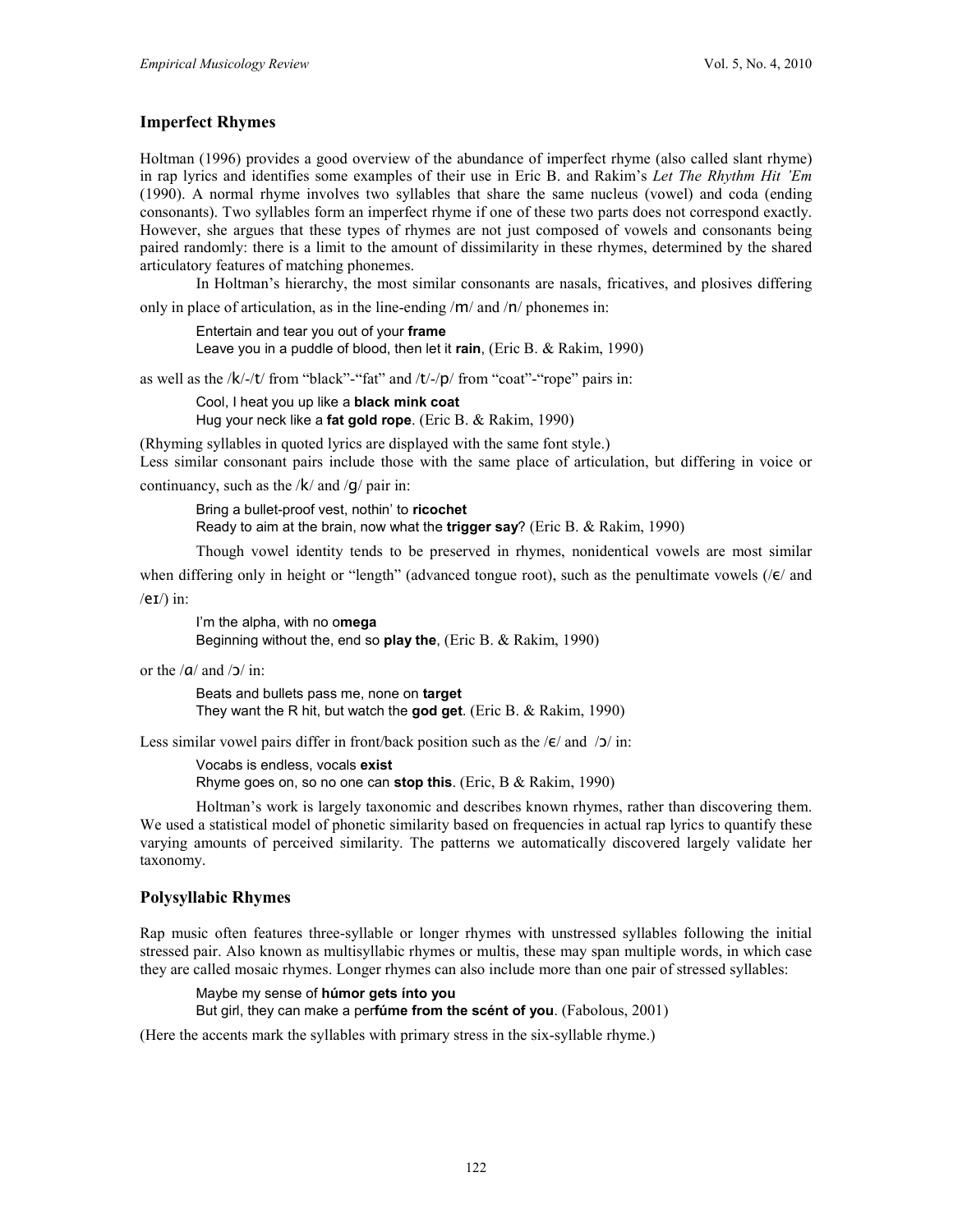### **Internal Rhymes**

Finally, contemporary rap music features dazzlingly complex internal rhyme. Alim (2003) analyzes Pharoahe Monch's album *Internal Affairs* (1999) as a case study, and identifies chain rhymes, compound rhymes, and bridge rhymes. Chain rhymes are consecutive words or phrases in which each rhymes with the previous, as in:

New York **City gritty** com**mittee pity** the fool that Act **shitty** in the midst of the calm the **witty**, (Monch, 1999)

where "city", "gritty", "committee", and "pity" participate in a chain since they all rhyme and follow each other contiguously.

 Compound rhymes are formed when two pairs of line internal rhymes overlap within a single line. A good example of this is given in "Official":

 Yo, I stick around like hockey, now what the **puck**  Cooler than **fuck**, ma*neuver* like Van*couver* Ca**nucks**, (Monch, 1999)

where "maneuver" and "Vancouver" are found between "fuck" and "Canucks."

Bridge rhymes are internal rhymes spanning two lines:

**How I made it** you **salivated** over my **calibrated**  RAPS that **validated** my ghetto credi*bility Still I be* PACKin a*gilities* unseen Forreal-a my killin a*bilities* unclean fa*cilities*. (Monch, 1999)

Here, we called pairs in which both members are internal (such as "agilities" / "abilities") bridge rhymes, and those where the first word or phrase is line-final (such as "calibrated" / "validated"), link rhymes.

# **FINDING RHYMES AUTOMATICALLY: A PROBABILISTIC MODEL**

We used a model inspired by protein homology detection techniques from bioinformatics, in which proteins are identified as sequences of amino acids (Durbin, Eddy, Krogh, & Mitchison, 1999). In this framework, a pair of proteins is modeled as two sequences of amino acid symbols generated either randomly or based on shared ancestry (homology). Using the BLOSUM (BLOcks of amino acid SUbstitution Matrix) local alignment scoring scheme (Henikoff & Henikoff, 1992), pairs of amino acids are assigned log-odds scores based on the likelihood of their being matched in alignments of homologous proteins. A positive score indicates the pair more likely co-occurs in proteins evolved from a shared ancestor, while a negative score indicates the pair is more likely to co-occur due to chance. In a BLOSUM matrix M, the score for any two amino acids *i* and *j*; is calculated as

$$
M[i, j] = \log_2(\Pr[i, j | H] / \Pr[i, j | R]),
$$

where Pr[*i, j*|H] is the likelihood of *i* being matched to *j* in an alignment of two homologous proteins, while  $Pr[i,j|R]$  is the likelihood of them being matched by chance.

 These likelihoods are calculated using frequencies of amino acid pairings in alignments of proteins known to be homologous. Given an amino acid pair frequency table F, where  $F_{i,j}$  is the number of times *i* is matched to *j* in a collection of homologous protein alignments, the homology likelihood is calculated as

$$
Pr[i, j | H] = F_{i,j} / \sum_{m} \sum_{n} F_{m,n}.
$$

This corresponds to the proportion of amino acid pairs in which *i* matches with *j*. The match by chance likelihood is calculated as

$$
Pr[i, j | R] = F_i \times F_j / (\sum_m F_m \times \sum_m F_m),
$$

where  $F_i$  is the total number of times amino acid *i* appears in the collection. This is simply the product of the background frequencies of each amino acid in the pair. If a pair of protein sequences contains regions in which the amino acids align to give high scores, the pair is considered to be homologous.

 In our work, we transcribed song lyrics into sets of sequences of syllables, with each sequence corresponding to a line of text. Similar to Kawahara's (2007) treatment of consonants in Japanese rap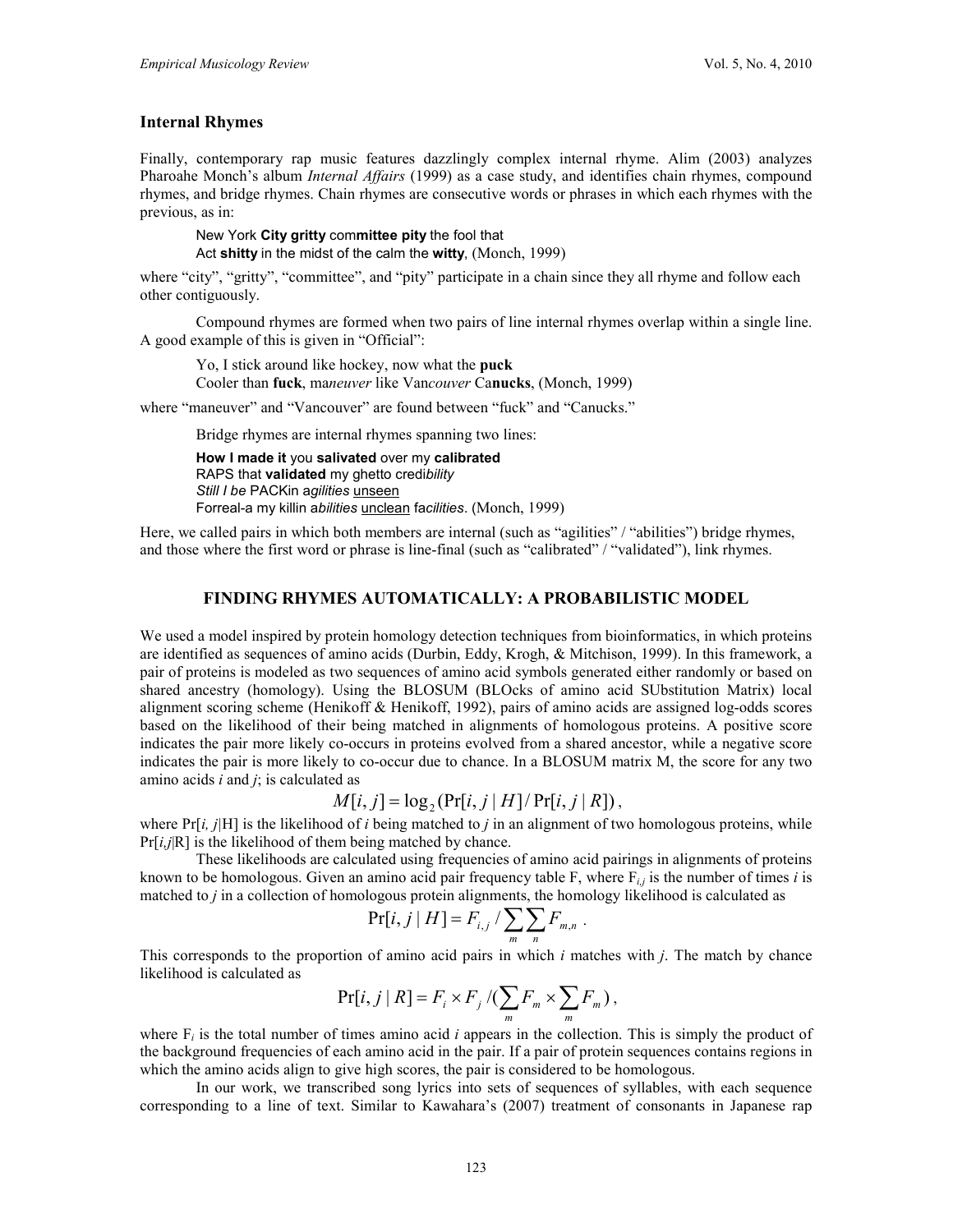lyrics, we used probabilistic methods to calculate similarity scores for any given pair of syllables. Our method assigned positive scores to phonemes that matched with each other in rhyming phrases more often than expected by chance, and negative scores to those that matched less often than expected by chance. Regions with syllables that, when matched to each other, had a total score surpassing a threshold were identified as rhymes.

# **RHYMING SYLLABLES**

To generate models of rhyming and randomly co-occurring syllables in rap lyrics, we required a data set of known rhymes. This data set corresponded to the corpus of alignments of homologous proteins used to train the BLOSUM matrix. Our training corpus included the lyrics of 31 influential albums from the "Golden Age" of rap (1984-1994), chosen because they received the highest rating of Five Mics from *The Source*, the top-selling US rap music magazine of the time (Ogbar, 1999), plus nine additional albums by influential artists from the time period (Run-DMC, LL Cool J, the Beastie Boys, Public Enemy, Eric B. and Rakim). We downloaded lyrics from the Web and manually corrected them to fix typographical errors and ensure that pairs of consecutive lines ended with matching rhymes, splitting some lines in half and repeating others when necessary. This yielded 27,956 lines of lyrics (13,978 rhymed pairs), approximately 700 lines per album.

We first transcribed plain text lyrics into sequences of phonemes using a wrapper we built around the Carnegie Mellon University (CMU) Pronouncing Dictionary (Lenzo, 2007), which gives phonetic transcriptions for over 100,000 words in North American English. The transcriptions contain 39 phonemes, consisting of 24 consonants, including affricates such as  $\langle t \overline{t} \rangle$  and  $\langle d \overline{t} \rangle$ , and 15 vowels, including diphthongs

like  $a\sigma$  and  $\sigma$ i/ (IPA, 1999). The vowels include metrical stress markings indicating whether they receive primary (1), secondary (2), or no stress (0). Thus, for each word in the dictionary, the transcription provides the speech sounds (phonemes), as well as the prosody (the pattern of emphasis placed on each syllable when pronounced.) To avoid the complications and computational complexity required to evaluate all possible transcriptions for heteronyms and other words with numerous pronunciations, we selected the first transcription for each word, corresponding to the most common pronunciation.

 We augmented the dictionary with common elements of hip hop vernacular and slang, including terms such as "DJ," "basehead," and "AK-47," as well as a wide variety of profanity. To accommodate for variations in spelling and pronunciation in the lyrics, we implemented rules to transform pronunciations for common occurrences of these variations, such as the "-in" ending in "runnin'," or the "-a" ending in "brotha" or "killa." Finally, we reduced the stress assigned to about 30 common one-syllable words of minor significance in rhyme ("a," "I," "and," etc.) to better model their actual realizations in rap performance. To handle words not found in the augmented dictionary, we added the Naval Research Laboratory's text-to-phoneme rules (Elovitz, Johnson, McHugh, & Shore, 1976). These rules provide a phonetic substitution approximating the correct pronunciation for each of the 26 letters of the alphabet, based on the characters surrounding them in the word.

### **SCORING POTENTIAL RHYMES**

To generate a log-odds scoring matrix for rhyming syllables, we required models for random syllables and for rhymes. For any pair of syllables *i* and *j*, the random model, Pr[*i,j*|Random], gives the likelihood of *i* and *j* being matched together by chance while the rhyme model, Pr[*i,j*|Rhyme], gives the likelihood of *i* and *j* being paired in a true rhyme. As in BLOSUM (Henikoff & Henikoff, 1992), the log-odds score was calculated as

# $M[i, j] = \ln(\Pr[i, j | Rhvme]/\Pr[i, j | Random]).$

Here, we assumed that rhymes included no skipped syllables, though this is not always true in rap. To avoid overfitting, we reduced each syllable to its vowel (nucleus), end consonants (coda), and stress—the relevant features for determining rhyme. We approximated the coda by taking the first half (rounded up) of the consonants between adjacent pairs of vowels. Both models were trained using the occurrence frequencies of phonemes in the training data.

 In the random model, the likelihood of vowel *a* matching with vowel *b* was calculated by taking the product of the frequencies of *a* and *b*: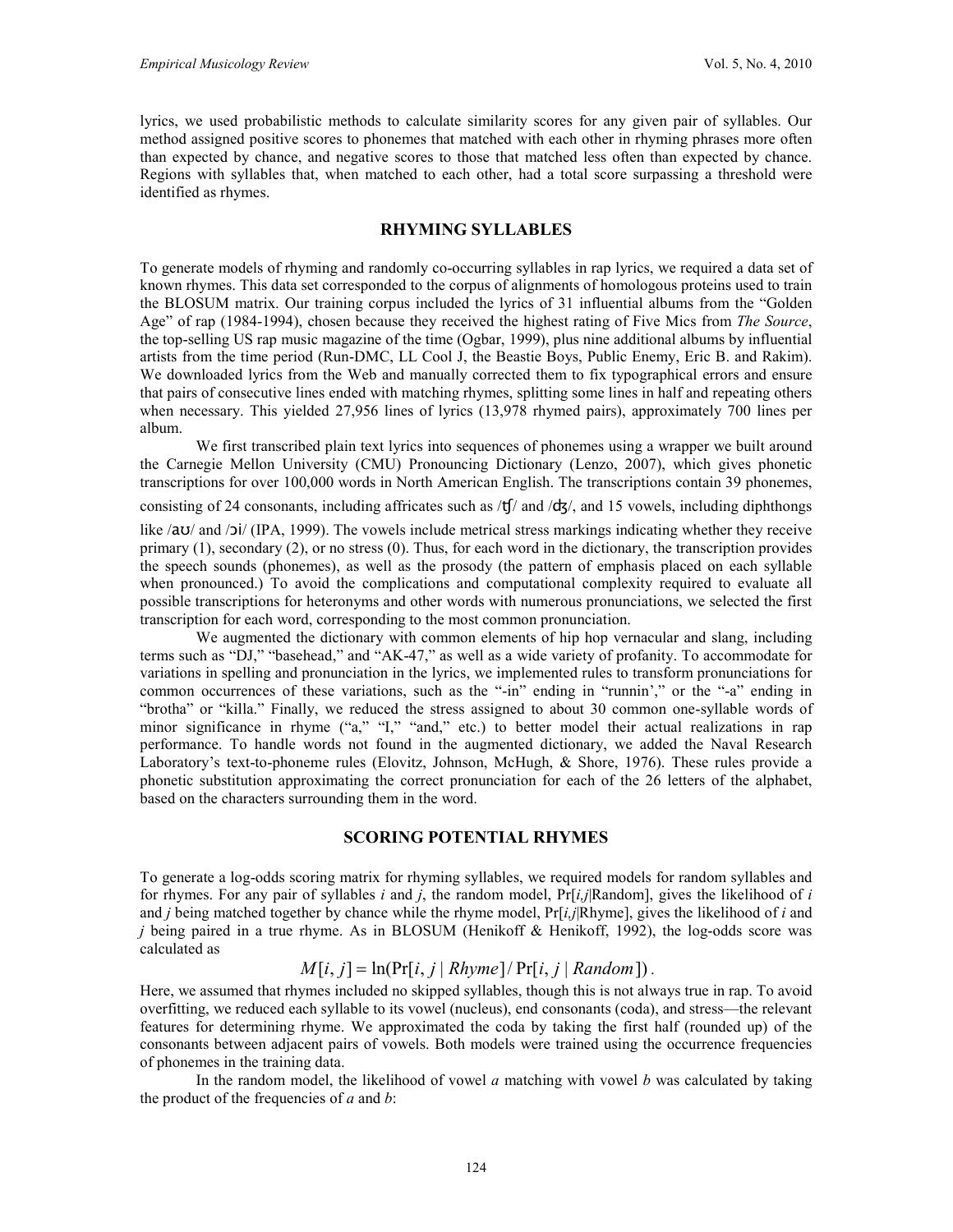$$
Pr[a,b | Random] = F_a \times F_b / (\sum_m F_m \times \sum_m F_m),
$$

where  $F_a$  is the total number of times phoneme *a* appeared in the lyrics. The likelihoods for consonants and varying stress were calculated independently in the same manner.

 For the rhyming model, the likelihood of vowels *a* and *b* being matched was calculated by taking the number of times *a* and *b* were seen matching in known rhymes, and dividing by the total number of matched vowel pairs in known rhymes. This was calculated as

$$
Pr[a,b | Rhyme] = F_{a,b} / \sum_{m} \sum_{n} F_{m,n},
$$

where  $F_{ab}$  is the number of times vowels *a* and *b* appeared matched in the known rhymes. Then the logodds score for the vowels was calculated as

 $ln(Pr[a, b | Rhyme]/Pr[a, b | Random]).$ 

 The likelihood for consonants was more complicated since we needed to also consider unmatched consonants when aligning syllable codas of differing size. For example, the following pair from Public Enemy's "Black Steel in the Hour of Chaos" has line final consonant clusters of /ld/ and /d/:

Cold holdin' the load, the burden breakin' the mold

I ain't lyin' denyin', because they're checkin' my code. (Public Enemy, 1988)

We used an iterated approach to match the most likely consonants. In the first pass over the training data, we considered rhymes in paired lines to be all syllables following the final primary-stressed syllable, after Holtman (1996), and produced an initial scoring matrix *M*′ by calculating the above statistics. We aligned consonants sequentially from left to right. For the example given, the IPA transcription ends with

(the burden breakin' the mold)

ð a b 'ʒ d a n b r 'eɪ k ɪ n ð a m 'oʊ l d

b I k ' Σ ð ε r tf 'ε k I n m ai k 'ov d

( because they're checkin' my code),

so the rhyme would start at the /ov/ vowels. The /l/ from "mold" was matched with the /d/ from "code" and the /d/ in mold was unmatched. Here, we introduced symbols  $/\gamma$  and  $/\gamma$  that we treated as consonants to allow for different penalties for different unmatched consonants at the beginning and end of codas. This distinction was useful since some consonants (such as  $/1/$  and  $/r/$ ) were more likely to be unmatched at the beginning of clusters, and others (often coronals, such as  $\frac{d}{dx}$  and  $\frac{z}{z}$ ) were more likely to be unmatched at the ends of clusters. A simple example of this is found in the occurrences of "harm," "unarmed," and "alarmed" rhyming with "bomb" in Public Enemy's "Louder Than A Bomb" (Public Enemy, 1988); in these cases, the words still form imperfect rhymes, despite the unmatched consonants.

 In the second pass, we processed rhymes by moving backwards from the end of the line and using the initial scoring matrix *M*′ (derived in the first pass) to calculate scores for matching syllables. We stopped when we encountered a negative score for a stressed syllable pair, and identified the start of the rhyme as the last positive-scored stressed syllable pair encountered. For the example above, the rhyme was identified as "breakin' the mold" with "checkin' my code." We used *M*′ to perform global alignment (Durbin et al., 1999) on matched codas to determine frequencies for consonants pairing with other consonants, and being unmatched at the start or end of the coda. When the codas for "mold" and "code"

were aligned in this way, the /d/s matched together and the /l/ was treated as an unmatched phoneme at the start of the consonant cluster:

(the burden breakin' the mold)

ð ə b 'ǭ d ə n b r 'eǺ k Ǻ n ð **ə** m 'oȚ l d

 $b$   $k$  ' $c$   $c$   $\delta$   $\epsilon$  r  $f$  ' $\epsilon$  k  $n$  m ai k 'ou  $d$ .

( because they're checkin' my code)

These updated alignments gave us a second frequency table from which we produced the rhyming model and log-odds scores for consonants and stress in the same way as for vowels. Finally, we normalized the consonant score by dividing by the length of the coda to avoid the problem of syllables with long codas having the consonant score dominate. Intuitively, "win" and "gin" rhyme as well as "splints" and "mints." Since all of the constituent scores were log-odds, they could be added together to form a combined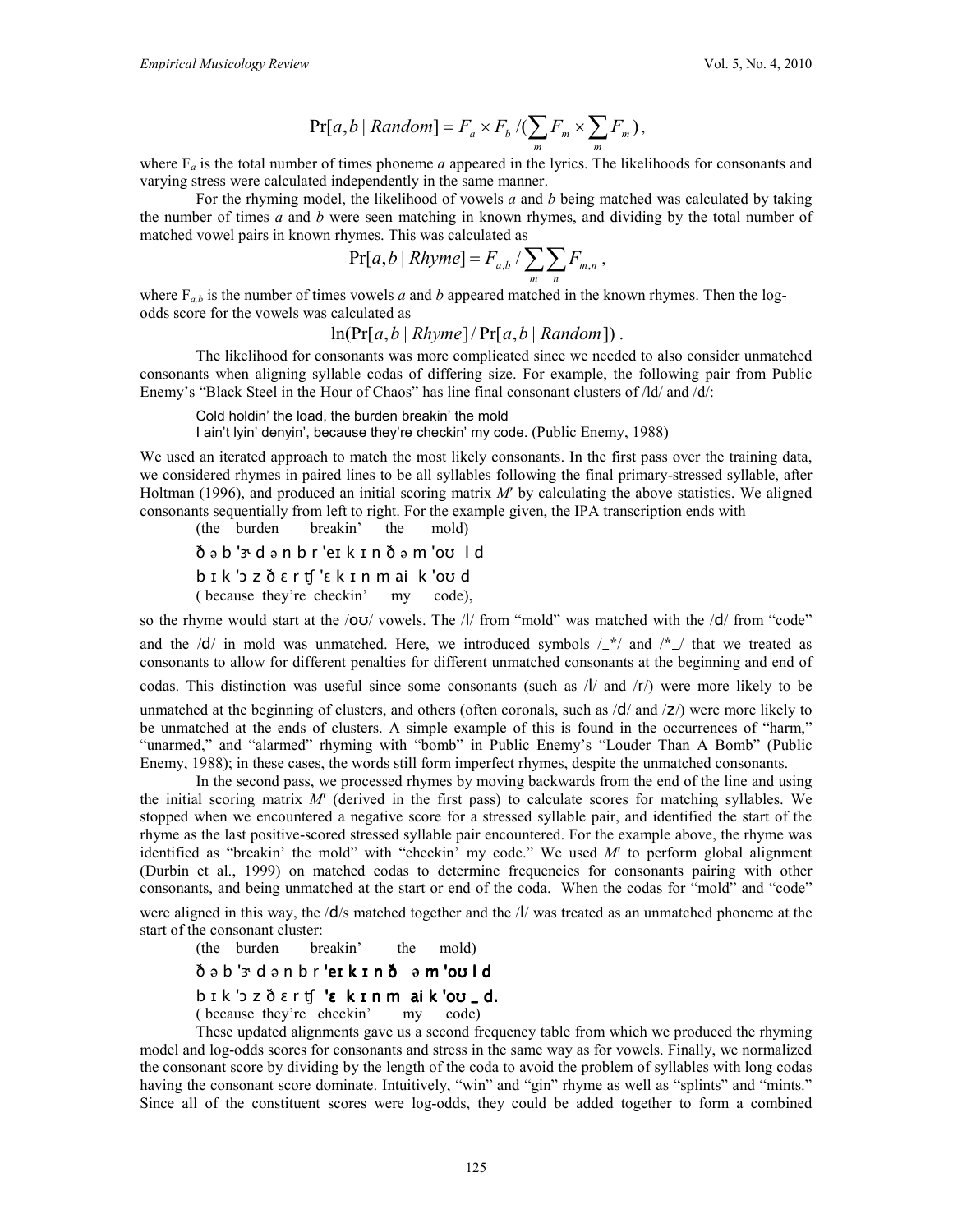probabilistic log-odds score. This form of combination assumes that all sound features are independent. This is not necessarily correct (for example, after different vowels, there are different distributions of consonants), but works well as an approximation. The final score for two given syllables *i* and *j* is the sum of the vowel score, normalized consonant score, and stress score:

 $Score(i, j) = M[i_v, j_v] + align(i_e, v_e) + M[i_{stress}, j_{stress}]$ ,

where  $i_v$  is the vowel in *i*, align( $i_c$ , $v_c$ ) is the score for the global alignment of the end consonants of *i* and *j*, and *i*stress is the metrical stress markings of *i*. Since we only considered the pronunciations, homophones and identical words were treated in the same manner, and both generally received high scores.

 Tables 1 and 2 show the pairwise scoring matrices for stressed vowels and consonants. The symbols " $\zeta$ " and " $\zeta$ " indicate scores for unmatched consonants at the beginning and end of codas, respectively. The similarity of vowels differing in height only appears for back vowels:  $\overline{a}$ ,  $\overline{a}$ ,  $\overline{b}$ , and  $\overline{b}$ , receiving high scores when paired. We see this less for front vowels /eɪ/, /ɛ/, /ɪ/, and /i/, though these tend not to score as negatively as other vowels when paired. In the consonant matrix, high scores for fricative pairs like (/f/,/ $\theta$ /) and (/v/, $\delta$ /), nasals (/m/,/n/), as well as plosives such as (/k/,/ $p$ /) and (/p/,/t/) largely validate Holtman's hierarchy (Holtman, 1996). We also see an interesting effect where affricates score highly with their constituent fricatives:  $(\frac{\pi}{\sqrt{}})/\int$  and  $(\frac{\pi}{\sqrt{}})/\int$ . The consonants most likely to appear unmatched at the ends of codas include  $/d/$ ,  $/z/$ ,  $/w/$ ,  $/t/$ , and  $/s/$ , which for the most part probably correspond to common endings for verb past tenses and noun plurals, such as "trap" rhyming with "capped" or "hot" rhyming with "rocks." (We note that "rhymes with" is not a categorical relationship in this domain: while it is not obvious if a particular listener would say "trap" rhymes with "capped," most native English speakers would likely agree that these rhyme better than "trap" with "fit.") The consonants most likely to be unmatched at the start of codas are the approximants /r/ and /l/, and /s/, as in "master" rhyming with "stature."

|                       | /a/    | $/\text{ae}/$ | $\Lambda$ | $\sqrt{2}$ | $\alpha$ /au / $\alpha$ / $\alpha$ / $\alpha$ / $\alpha$ | $\frac{1}{3}$ / $\frac{1}{eI}/\frac{1}{I}/\frac{1}{i}/\frac{1}{\sqrt{2}}$ /00/ $\frac{1}{2}$ |  |  |     |                                                                                                                                                                                                | /u/         |
|-----------------------|--------|---------------|-----------|------------|----------------------------------------------------------|----------------------------------------------------------------------------------------------|--|--|-----|------------------------------------------------------------------------------------------------------------------------------------------------------------------------------------------------|-------------|
| /a/                   | $-2.3$ | $-3.2$        | $-0.8$    |            |                                                          |                                                                                              |  |  |     | $-1.6$ $-1.7$ $-2.7$ $-7.2$ $-0.6$ $-3.9$ $-4.8$ $-3.9$ $-1.0$ $-1.7$ $-3.3$ $-3.9$                                                                                                            |             |
| $/\mathbf{a}$         |        | 2.1           |           |            |                                                          |                                                                                              |  |  |     | $-1.5$ $-6.6$ $-1.9$ $-3.3$ $-1.5$ $-3.4$ $-1.8$ $-2.0$ $-4.3$ $-4.6$ $-4.5$ $-3.7$ $-6.7$                                                                                                     |             |
| $/\Lambda/$           |        |               | 2.2       | $-1.2$     |                                                          |                                                                                              |  |  |     | $-1.4$ $-1.4$ $-0.6$ $-0.2$ $-1.7$ $-0.3$ $-3.0$ $-1.0$ $-0.6$ $-0.9$ $-1.5$                                                                                                                   |             |
| c                     |        |               |           |            |                                                          |                                                                                              |  |  |     | $\overline{3.1}$ -1.0 -3.8 -6.5 -1.1 -3.9 -4.2 -6.3 -0.3 -0.4 1.1 -3.3                                                                                                                         |             |
| $/$ a $U/$            |        |               |           |            |                                                          |                                                                                              |  |  |     | $\left  \frac{3.8}{2} \right $ -0.3 $\left  \frac{-6.0}{24.2} \right $ -5.7 $\left  \frac{-6.0}{23.7} \right $ -2.0 $\left  \frac{-2.9}{23.9} \right $ -4.5 $\left  \frac{-1.4}{24.9} \right $ |             |
| /ai/                  |        |               |           |            | 2.5                                                      |                                                                                              |  |  |     | $-4.2$ $-1.1$ $-7.0$ $-1.8$ $-3.2$ $-4.3$ $-1.1$ $-5.7$ $-6.4$                                                                                                                                 |             |
| $\sqrt{\epsilon/2}$   |        |               |           |            |                                                          |                                                                                              |  |  |     | $\begin{bmatrix} 1.9 & -1.2 & -1.5 & 0.2 & -2.0 & -7.0 & -4.5 & -6.1 & -4.3 \end{bmatrix}$                                                                                                     |             |
| $/3$ <sup>-</sup> $/$ |        |               |           |            |                                                          |                                                                                              |  |  |     | $3.9$ -5.6 -1.5 -5.5 -1.6 -2.7 -1.3 -2.6                                                                                                                                                       |             |
| $/$ er $/$            |        |               |           |            |                                                          |                                                                                              |  |  |     | $2.5$ -3.4 -2.7 -4.4 -4.3 -5.8 -6.5                                                                                                                                                            |             |
| /1/                   |        |               |           |            |                                                          |                                                                                              |  |  |     | $2.0$ -0.9 -7.1 0.2 -2.2 -3.7                                                                                                                                                                  |             |
| $\frac{1}{\sqrt{1}}$  |        |               |           |            |                                                          |                                                                                              |  |  |     | $2.4$ -4.4 -4.2 -5.8 -6.4                                                                                                                                                                      |             |
| $ /$ oʊ $/$           |        |               |           |            |                                                          |                                                                                              |  |  |     | $2.8$ -4.0 -2.5 -1.5                                                                                                                                                                           |             |
| $/$ $i$ /             |        |               |           |            |                                                          |                                                                                              |  |  | 4.9 |                                                                                                                                                                                                | $0.1 - 3.6$ |
| /ʊ/                   |        |               |           |            |                                                          |                                                                                              |  |  |     |                                                                                                                                                                                                | $2.6 - 0.5$ |
| /u/                   |        |               |           |            |                                                          |                                                                                              |  |  |     |                                                                                                                                                                                                | 3.1         |

**Table 1.** Log-odds scoring matrix for stressed vowels. Each value represents the natural logarithm of the ratio of the likelihood of the pair matching in a rhyme versus the likelihood of the pair matching by chance. For example, the score of 1.6 for  $/$ **a** $/$  and  $/$ **a** $/$  indicates that the pair is  $e^{1.6}$  (approximately five) times more likely to appear matched in a rhyme than by chance. Positive scoring pairs are highlighted.

 For the example used in this section above, "breakin' the mold" rhyming with "checkin' my code," the total score for the four syllable rhyme is 9.0: The first syllable scores  $-1.5('ee1':'z') +$  $2.6(|k|/k) + 1.0$ (matched strong stress) = 2.1. The second syllable scores  $2.0(|1/|I|) + 2.2(|n|/n) + 1.0$ 0.0(matched weak stress) = 4.2. The third syllable scores  $-1.4/(\frac{\alpha}{2})$  + 0.0(weak stress) = -1.4. The fourth syllable scores  $2.8('0U'/'0U') + (0.4+2.3)/2(|d!/c/d') + 1.0({\text{strong stress}}) = 4.1$ .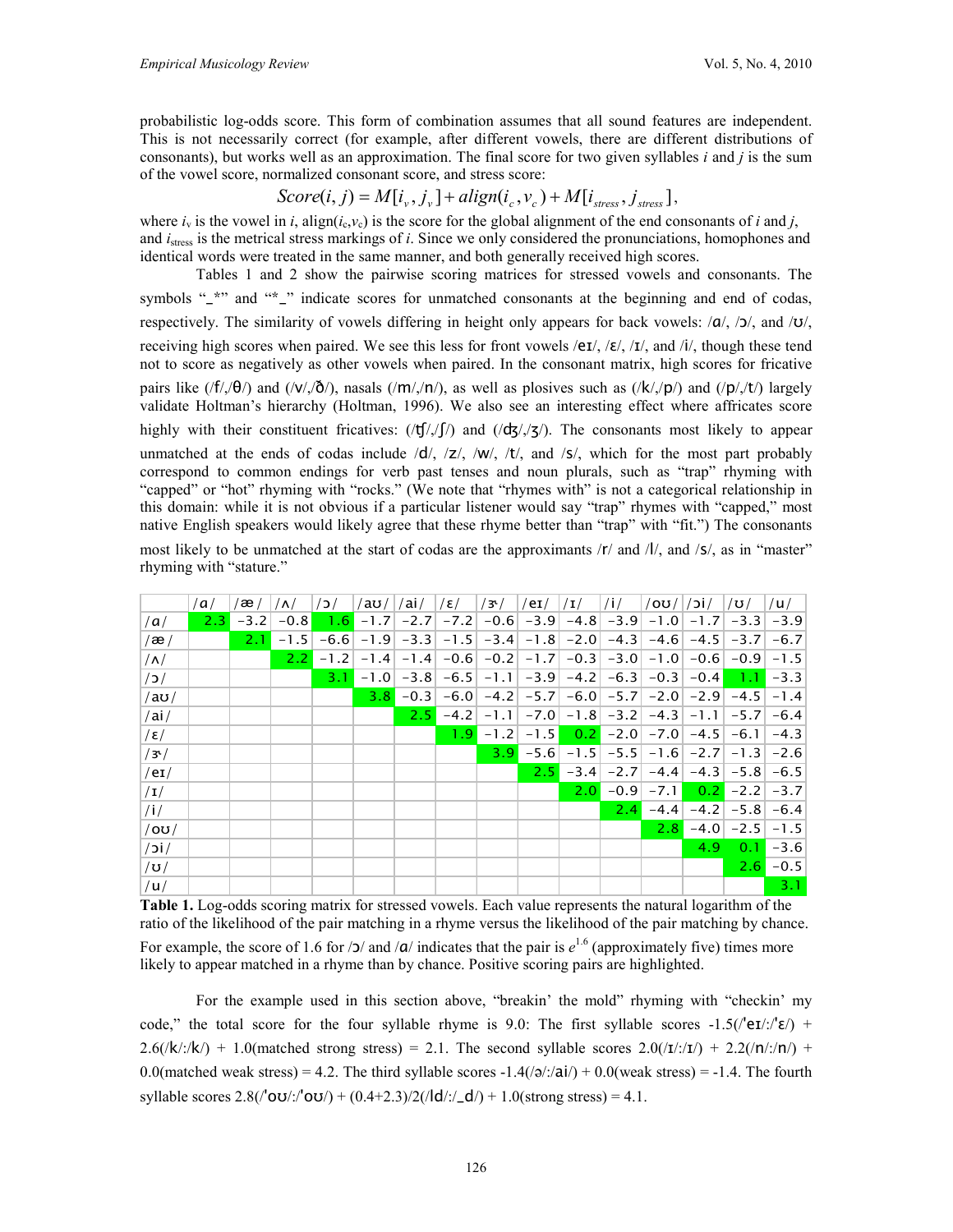|              | /b/ | /π | /d/             | $\delta/$                | /f/ | /g/ /dʒ/ /k/ |         | / /                                                                                                                                           |  |     | $ /m/$ $ /n/$ $ /n/$ $ /p/$ $ /r/$ $ /s/$ | $\frac{1}{\sqrt{2}}$ | /t/     | $/ \theta /$ | v | z                                                                                                                                             | z |                 |                        |
|--------------|-----|----|-----------------|--------------------------|-----|--------------|---------|-----------------------------------------------------------------------------------------------------------------------------------------------|--|-----|-------------------------------------------|----------------------|---------|--------------|---|-----------------------------------------------------------------------------------------------------------------------------------------------|---|-----------------|------------------------|
| /b/          |     |    | $4.3 - 4.8$ 1.1 |                          |     |              |         | 0.4 -5.5 1.9 1.9 -6.9 -0.3 -0.5 -1.6 -5.5 0.1 -0.9 -1.6 -4.6 -1.0 -4.3 2.3 0.3 -2.5 -0.6 -1.5                                                 |  |     |                                           |                      |         |              |   |                                                                                                                                               |   |                 |                        |
| /∬           |     |    |                 | $4.2$ -1.6 -4.9 -0.3 0.2 |     |              |         | 0.4 1.5 $-6.8$ $-6.6$ $-2.8$ $-5.5$ 1.1 $-6.7$ 0.3 0.6 0.9 1.4 $-6.1$ $-2.0$ $-2.5$ $-6.0$ $-2.6$                                             |  |     |                                           |                      |         |              |   |                                                                                                                                               |   |                 |                        |
| /d/          |     |    |                 | $2.3$ -7.0 -7.6 0.1      |     |              |         | 0.2 -3.1 -1.7 -2.2 -2.2 -3.0 -1.8 -0.9 -9.0 -2.1 0.2 0.0 -0.2 0.0 -4.6 -0.2 1.2                                                               |  |     |                                           |                      |         |              |   |                                                                                                                                               |   |                 |                        |
| $/ \delta/$  |     |    |                 |                          |     |              |         | <b>3.5</b> $-5.6$ $-5.1$ $-4.2$ $-0.4$ $-0.2$ $-2.0$ $-7.5$ $-5.6$ $-6.2$ $-1.4$ $-7.0$ $-4.8$ $-0.3$ <b>1.3</b> 2.8 1.1 $-2.6$ $-6.0$ $-3.4$ |  |     |                                           |                      |         |              |   |                                                                                                                                               |   |                 |                        |
| /f/          |     |    |                 |                          |     |              |         | $3.4$ -1.2 -4.9 -0.3 -1.5 -1.3 -3.5 -1.6 1.1 -2.7 1.0 1.2 -0.9 4.0 0.6 -7.3 -3.2 -1.4 -2.9                                                    |  |     |                                           |                      |         |              |   |                                                                                                                                               |   |                 |                        |
| /g/          |     |    |                 |                          |     | 4.1          |         | <b>1.8</b> 0.0 $ -0.2 -1.0 -1.9 -5.7 -0.7 -0.8 -2.5 -4.9 -1.1 -4.5$ 0.3 $-0.3 -2.7 -0.9 -2.8$                                                 |  |     |                                           |                      |         |              |   |                                                                                                                                               |   |                 |                        |
| 1/dz/        |     |    |                 |                          |     |              |         | 5.2 $-6.3$ $-1.5$ 0.1 $-0.5$ $-4.8$ $-0.2$ $-0.3$ $-0.6$ 0.6 $-1.1$ $-3.6$ 1.4 1.0 4.1 $-5.3$ 0.5                                             |  |     |                                           |                      |         |              |   |                                                                                                                                               |   |                 |                        |
| /k/          |     |    |                 |                          |     |              | $2.6 -$ | $-2.9$ $-2.1$ $-2.6$ $-1.3$ 1.7 $-2.1$ $-0.7$ $-0.6$ 0.9 0.5 $-1.8$ $-3.1$ $-4.7$ $-0.9$ $-1.8$                                               |  |     |                                           |                      |         |              |   |                                                                                                                                               |   |                 |                        |
| /            |     |    |                 |                          |     |              |         |                                                                                                                                               |  |     |                                           |                      |         |              |   | 2.8 -1.8 -1.8 -2.8 -8.1 -0.5 -2.9 -6.6 -2.9 -6.3 -1.3 -1.6 -4.5 0.4 -1.0                                                                      |   |                 |                        |
| /m/          |     |    |                 |                          |     |              |         |                                                                                                                                               |  |     |                                           |                      |         |              |   | 2.7 1.8 0.7 -3.2 -1.2 -2.9 -1.1 -2.5 0.4 -0.6 -3.7 -4.2 -0.9 -1.7                                                                             |   |                 |                        |
| /n/          |     |    |                 |                          |     |              |         |                                                                                                                                               |  |     |                                           |                      |         |              |   | 2.2 1.2 -2.5 -1.0 -2.3 -0.7 -1.5 -0.6 -1.5 -2.1 -5.1 -0.4 -2.3                                                                                |   |                 |                        |
| $/ \eta /$   |     |    |                 |                          |     |              |         |                                                                                                                                               |  | 4.1 |                                           |                      |         |              |   | $\vert$ -6.8 $\vert$ -2.7 $\vert$ -2.3 $\vert$ -5.3 $\vert$ -3.5 $\vert$ -5.0 $\vert$ -2.1 $\vert$ -2.0 $\vert$ -3.2 $\vert$ 0.2 $\vert$ -3.9 |   |                 |                        |
| p/           |     |    |                 |                          |     |              |         |                                                                                                                                               |  |     |                                           |                      |         |              |   |                                                                                                                                               |   |                 |                        |
| /r/          |     |    |                 |                          |     |              |         |                                                                                                                                               |  |     |                                           |                      |         |              |   | $2.8$ -2.3 -0.8 -1.2 -6.1 -2.1 -2.2 -4.3 1.7 -0.7                                                                                             |   |                 |                        |
| /s/          |     |    |                 |                          |     |              |         |                                                                                                                                               |  |     |                                           |                      |         |              |   | 2.6 2.4 -1.0 1.0 -2.4 0.5 0.0 0.5 0.6                                                                                                         |   |                 |                        |
| /∫           |     |    |                 |                          |     |              |         |                                                                                                                                               |  |     |                                           |                      |         |              |   |                                                                                                                                               |   |                 |                        |
| /t/          |     |    |                 |                          |     |              |         |                                                                                                                                               |  |     |                                           |                      | $1.7 -$ |              |   | $1.6$ -0.8 -9.2 -5.2 0.0 0.7                                                                                                                  |   |                 |                        |
| $/ \theta /$ |     |    |                 |                          |     |              |         |                                                                                                                                               |  |     |                                           |                      |         |              |   | 4.5 $0.5$ -6.1 -2.0 -5.4 -0.6                                                                                                                 |   |                 |                        |
| v            |     |    |                 |                          |     |              |         |                                                                                                                                               |  |     |                                           |                      |         |              |   | $2.9 - 0.4$ 1.6 $-1.2 - 1.7$                                                                                                                  |   |                 |                        |
| z            |     |    |                 |                          |     |              |         |                                                                                                                                               |  |     |                                           |                      |         |              |   |                                                                                                                                               |   |                 | $2.6$ $3.0$ $-1.3$ 1.1 |
| 1/3/         |     |    |                 |                          |     |              |         |                                                                                                                                               |  |     |                                           |                      |         |              |   |                                                                                                                                               |   | $6.8$ -3.7 -5.6 |                        |

**Table 2.** Log-odds scoring matrix for consonants. Positive scoring pairs are highlighted.

# **SCORING POTENTIAL RHYMES**

With our probabilistic scoring method for matched syllables in place, we needed a procedure to identify internal and end rhymes. Our technique is a variant on local alignment (Durbin et al., 1999); for each syllable, we identified its closest preceding rhyming syllable, and longest preceding rhyming phrase within the current and previous lines. For example, given the line

#### *Unobtainable* to the **brain** it's *unexplainable* what the verse'll do (Monch, 1999)

from Pharoahe Monch's "Right Here," the middle "ain" syllables all rhyme, while the whole of "unexplainable" also rhymes with "unobtainable."

 For every pair of consecutive lines in a set of lyrics, we first constructed a two-dimensional matrix of the score for every pair of syllables. Entries in this matrix (corresponding to pairs of syllables in the lines) were selected as "anchors" if they had scores above a threshold and contained a stressed syllable or were line-final. From these anchor positions, rhymes were extended forward, ensuring that the lengthnormalized score was above a syllable threshold. In addition to the iterative extension, a "jump"-type extension was also allowed, in which one or two syllables could be skipped over if the following syllable pair was an anchor type with score above a higher threshold. This was included since longer polysyllabic mosaic rhymes often contain one or two syllables that do not rhyme in the midst of three or four that do. A good example of this can be found in Fabolous' "Can't Deny It":

#### I **keep spittin', them clips copped on those calicos Keep shittin', with ziplocks of that Cali 'dro** (Fabolous, 2001)

where the two lines rhyme in their entirety, with the exception of "them"/"with" and "those"/"that."

 We filtered the set of rhymes to remove one-syllable rhymes including unstressed syllables, as these tended to be unintentional rhymes which happened to match by chance. After a set of rhymes was identified, we removed duplicates and consolidated consecutive and overlapping rhymes together.

# **VALIDATING THE METHOD**

Our first test verified that our probabilistic score for syllable rhyming was better at identifying perfect and imperfect rhymes than rules-based phonetic similarity measures. We did a 10-fold cross validation where we randomly selected 36 albums from the training data (consisting of 40 albums), trained a rhyme model for those albums, and used it to score the known rhyming lines from the other four albums. Lines scoring above the score threshold were true positives, while those scoring below the threshold were false negatives. We also used the model to score randomly selected lines from the remaining four albums (presumed to be non-rhymes). Randomly paired lines scoring above the threshold were considered to be false positives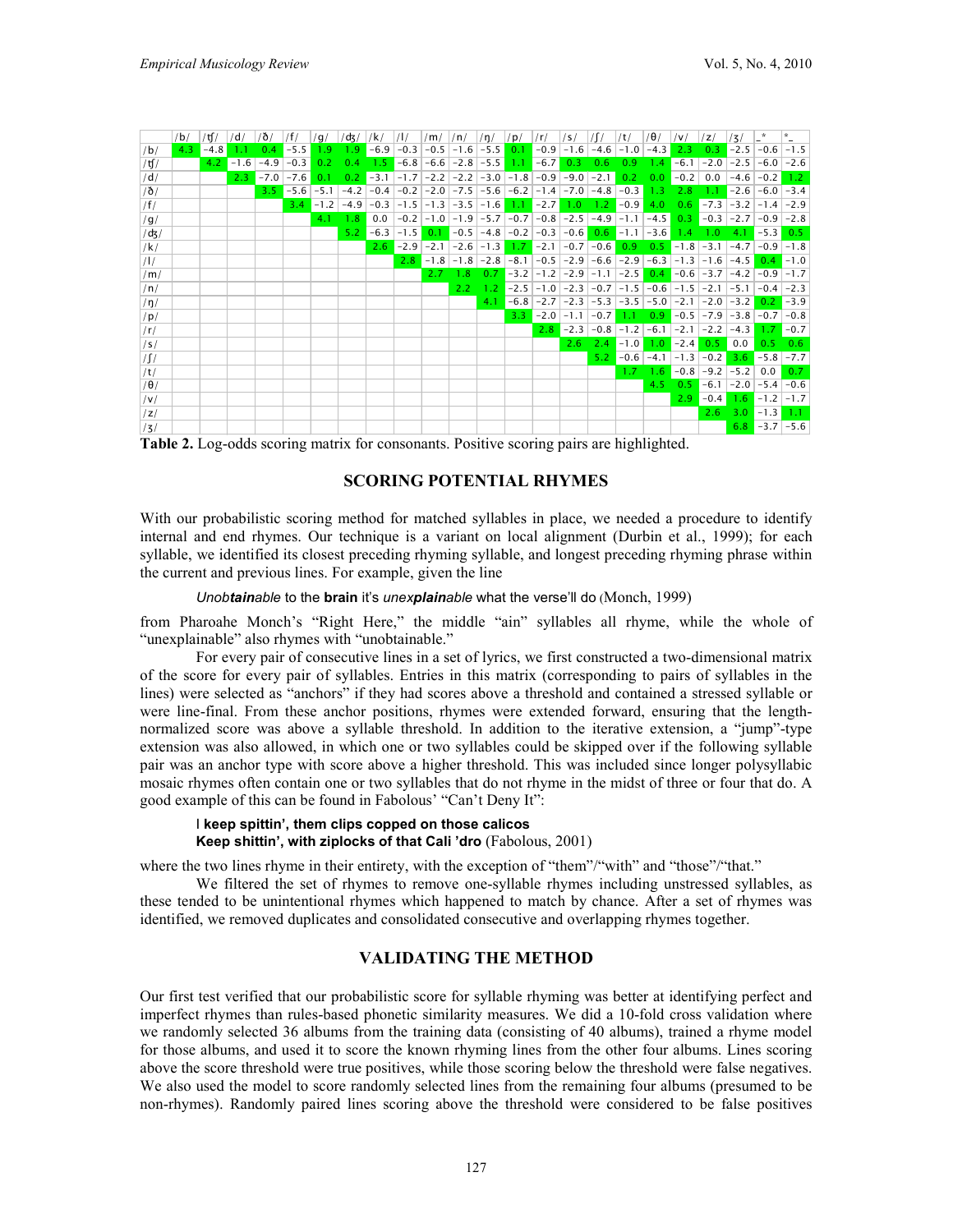(though they may, in fact, have been actual rhymes), while those scoring below the threshold were considered to be true negatives. We developed implementations of the minimal mismatch of articulatory features and Kondrak alignment (Kondrak, 2000) metrics to compare the performance of these scoring measures, which are based on the physical process of the human voice. We show receiver operator characteristic (ROC) curves comparing the true positive rate to false positive rate when varying the score threshold for each of the three methods in Figure 1. The probabilistic method significantly outperformed both simpler rules-based methods.



**Figure 1.** ROC curves for the three different scoring methods, comparing percentage of actual rhymes found on the y-axis with percentage of unrelated syllables detected as rhyming on the x-axis. The kink in the Minimal Mismatch curve is caused by a sharp decline in the number of detected rhymes when zero mismatched articulatory features are allowed, meaning only perfect rhymes are counted.

 Next, we considered false positives and negatives for detected end rhymes, using the score threshold of 1.5 (meaning matched syllables are at least  $e^{1.5}$  (approximately 4.5) times more likely to rhyme than expected by chance). Out of 1000 pairs of unrelated random lines from our training data, 79 syllables were marked as parts of end rhymes ("false positives") by our procedure. Of these, 22 were in fact true rhymes, with scores higher than 3.0. 30 were near-rhymes; that is, that they could be found (though less frequently) as line-final rhymes in actual lyrics. Usually scoring above 2.0, they included matches such as "stiff"/"fit," "pen"/"thing," and "cling"/"smothering," with more than one articulatory difference or different stress. 14 matched-end syllables (often suffixes), typically with high scores (greater than 3.0). Examples such as "weak**er**"/"drumm**er**" and "tapp**in**'"/"posit**ion,**" may have exact matches, but are not relevant rhymes due to their lack of stress. The remaining 13 moderately high scoring (between 1.5 and 2.5) pairs featured either high consonant scores (like "bust"/"test") or high vowel scores due to matching rare vowel sounds ("box"/"wrong").

 From a set of 1000 matched pairs of lines, we used the iterative method (moving backwards from the end of the line while scores for stressed syllables are positive) to see which true rhymes would be missed. Pairs with all such matches scoring less than 1.5 were marked and treated as false negatives. Out of 132 such syllables, 48 (the largest group) were moderately low scoring (between -1.0 and 1.5) pairs participating in polysyllabic and mosaic rhymes. A good example of this is "battery"/"battle me" in Eric B. and Rakim's (1990) "No Omega"; many of these were flanked by high scoring pairs, and would be included in rhymes using the jump extension described in the above section. 35 were very low scoring pairs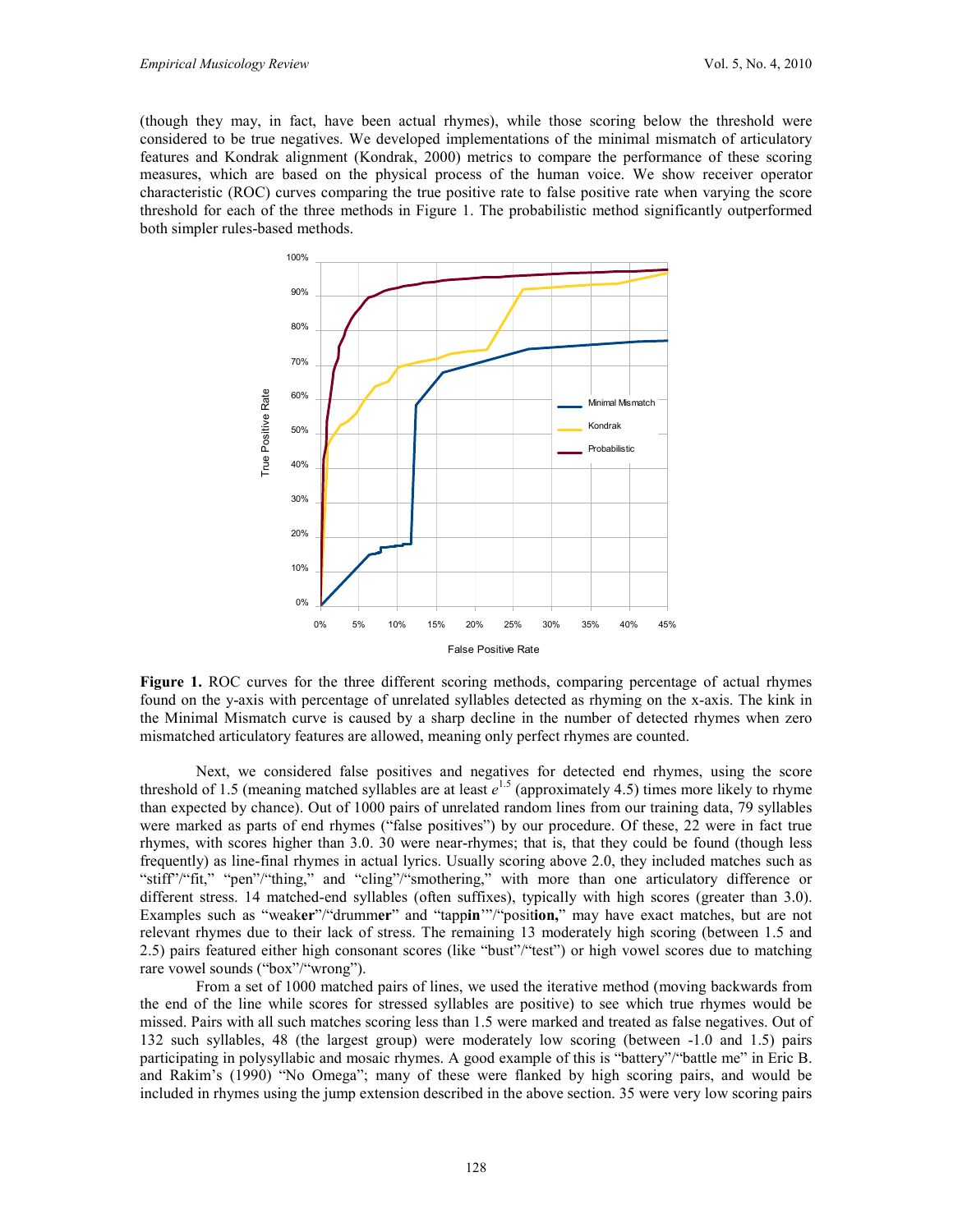(less than 0.0) which were either caused by words having been transcribed improperly in the dictionary or the lack of a true rhyme in the lyrics. 22 were caused by the rhyme start being extended too far back and starting with a low positive scoring pair. Again, this would not cause problems in our actual detection algorithm since, in that case, rhymes are extended forward from stressed anchors. 17 were caused by differences between the actual pronunciation and the dictionary's pronunciation ("poems" treated as one syllable, or "battles" specifically being pronounced to rhyme with "shadows"). Finally, 10 were caused by mismatched syllable stress due to deliberate modification of prosody in the performance.

 The probabilistic model is quite good at finding both perfect and imperfect rhymes. Very few syllable pairs (less than 15 in the 1000 line pairs) scored highly without being perceivably rhyming, and most low scoring "true" rhyme pairs take part in complex mosaic and polysyllabic rhymes.

 Finally, we used our model on a set of manually annotated rap lyrics, to measure the ability of the program to find both internal and line-final rhymes. We used five songs of varying styles: the Beastie Boys' "Intergalactic," a Grammy-winning song in the old-school style; Pharoahe Monch's "The Truth" (featuring Common and Talib Kweli) and "Right Here," which were annotated by Alim (2003) and feature high rhyme density and a complicated scheme; Jay-Z and Eminem's "Renegade," which features very high rhyme density; and Fabolous' "Trade It All (Part 2)," a song specifically mentioned by Alim for its prevalence of long (five or six syllable) rhymes. We show the ROC curves for this test set in Figure 2; the best overall performance is for specificity and sensitivity just above 60%.



**Figure 2.** Rhyme detection syllable ROC curves for test songs. The y-axis indicates the percentage of true rhymes identified by the algorithm, while the x-axis shows the percentage of automatically identified rhymes not considered to be true rhymes.

 Most "false positives" are rhymes that were not annotated due to lack of rhythmic importance or accidental omission. False negatives included several where the performer created a rhyme from words that do not appear to rhyme as text, and some longer rhymes that were cut off prematurely due to too many nonrhyming syllables within them and lower scoring syllable pairs surrounding them. Finally, some rhymes were missed due to intervening rhymes being found between the rhyming parts, particularly when the threshold for rhymes was set low. This is especially evident in the ROC curves at lower cut-off thresholds, where true positive rates peak around 80% and begin to decline as the threshold is lowered.

 As an illustration of the difficulty in finding the correct internal rhymes, consider the following lines from Eminem's first verse in "Renegade,"

*Usin*' his *music* to **steer** it, **shar**in' his views and his **mer**its But **there's** a huge inter**fer**ence, **they're** sayin you shouldn't **hear** it (Jay-Z, 2001),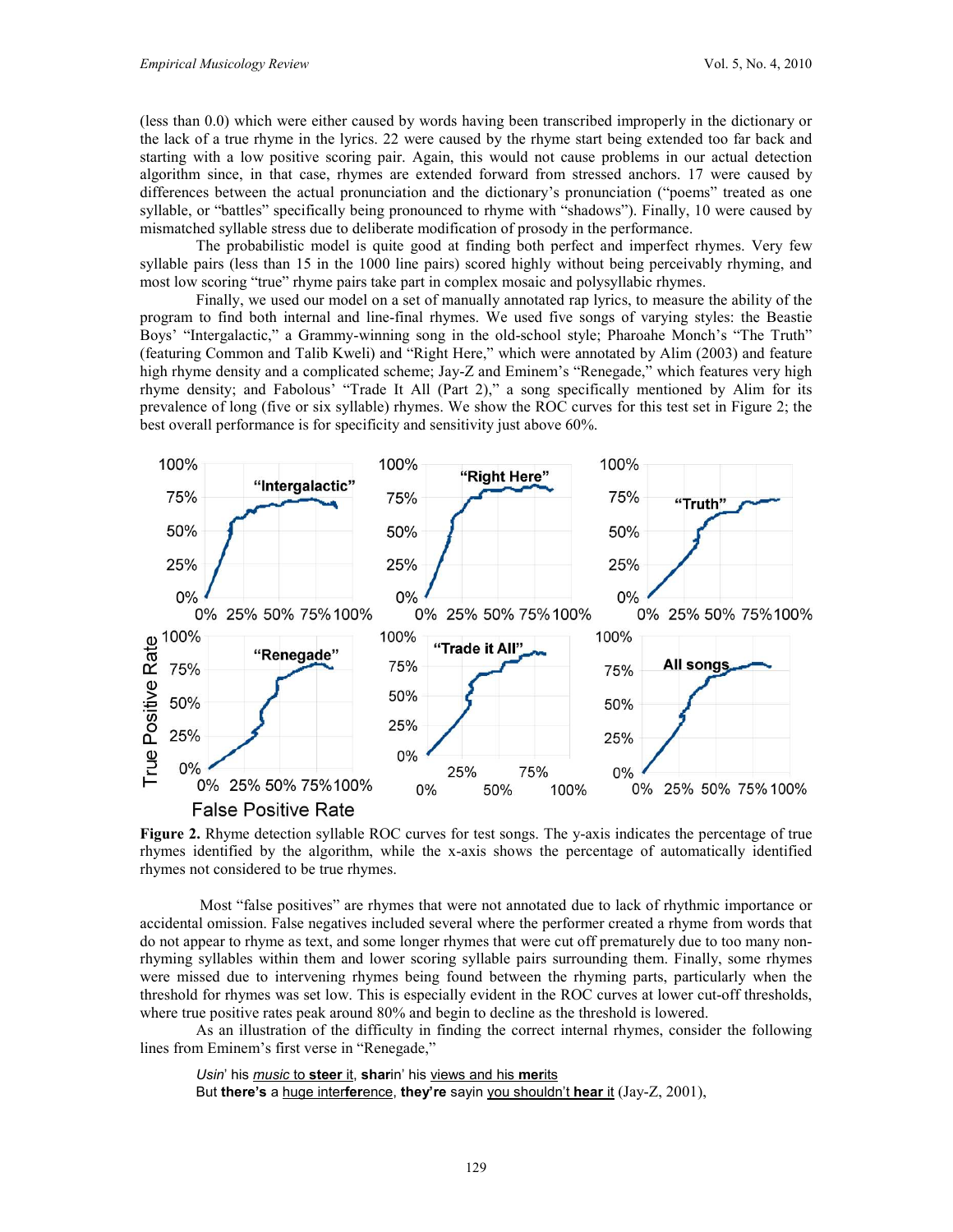in which he rhymes the five syllable phrase "music to steer it" with "views and his merits," "huge interference," and "you shouldn't hear it," along with numerous / $\epsilon$ r/ sounds throughout. Since "music to" and "views and his" receive a low total similarity score (-0.6), the first five syllable rhyme is not detected, causing a false negative and a false positive since "views and his" is detected as rhyming with "usin' his." Similarly, "views and his" scores only 5.6 when matched with "huge inter-," so that rhyme is not extended either, but "huge interference, they're" scores 14.8 when matched with "music to steer it, shar[e]," resulting in another false positive.

# **COMPARING RHYMING STYLE**

We used our procedure to compute a variety of features about the rhymes in several sets of lyrics. These statistics include the number of syllables per line, the number of rhymes per line, the proportion of rhymes of different length, as well as the occurrences of the complex rhyming features (bridge, link, etc.) discussed earlier. The complete list of features calculated is detailed in Table 3.

| Feature                 | <b>Description</b>                                                                                                |
|-------------------------|-------------------------------------------------------------------------------------------------------------------|
| Syllables per Line      | Average number of syllables per line                                                                              |
| Syllables per Word      | Average word length in syllables                                                                                  |
| Syllable Variation      | Standard deviation of line lengths in syllables                                                                   |
| Novel Word Proportion   | Average percentage of words in the second line in a pair not appearing in<br>the first                            |
| Rhymes per Line         | Average number of detected rhymes per line                                                                        |
| Rhymes per Syllable     | Average number of detected rhymes per syllable                                                                    |
| <b>Rhyme Density</b>    | Total number of rhymed syllables divided by total number syllables                                                |
| End Pairs per Line      | Percentage of lines ending with a line-final rhyme                                                                |
| <b>End Pairs Grown</b>  | Percentage of rhyming couplets in which the second line is more than<br>15% longer (in syllables) than the first  |
| <b>End Pairs Shrunk</b> | Percentage of rhyming couplets in which the first line is more than 15%<br>shorter (in syllables) than the second |
| <b>End Pairs Even</b>   | Percentage of rhyming couplets neither grown or shrunk                                                            |
| Average End Score       | Average similarity score of line final rhymes                                                                     |
| Average End Syl Score   | Average similarity score per syllable in line final rhymes                                                        |
| Singles per Rhyme       | Percentage of rhymes being one syllable long                                                                      |
| Doubles per Rhyme       | Percentage of rhymes being two syllables long                                                                     |
| Triples per Rhyme       | Percentage of rhymes being three syllables long                                                                   |
| Quads per Rhyme         | Percentage of rhymes being four syllables long                                                                    |
| Longs per Rhyme         | Percentage of rhymes being longer than four syllables                                                             |
| Perfect Rhymes          | Percentage of rhymes with identical vowels and codas                                                              |
| Line Internals per Line | Number of rhymes with both parts falling in the same line divided by                                              |
|                         | total number of lines                                                                                             |
| Links per Line          | Average number of link rhymes per line                                                                            |
| Bridges per Line        | Average number of bridge rhymes per line                                                                          |
| Compounds per Line      | Average number of compound rhymes per line                                                                        |
| Chaining per Line       | Total number of words or phrases involved in chain rhymes divided by<br>total number of lines                     |

**Table 3.** Description of higher-level rhyme features calculated.

# **Genre Identification**

 We hypothesized that these features would show differences between genres of popular music, and calculated them for four sets of data: the top 10 songs from Billboard Magazine's 2008 year-end Hot Rap Singles chart; the top 20 songs from the 2008 year-end Hot Modern Rock Songs chart; the first 400 lines of Milton's (1667) *Paradise Lost* as a similar-sized, representative sample of a historically important form of non-rhyming verse (though we could have used a different sample for the baseline); and the top 10 songs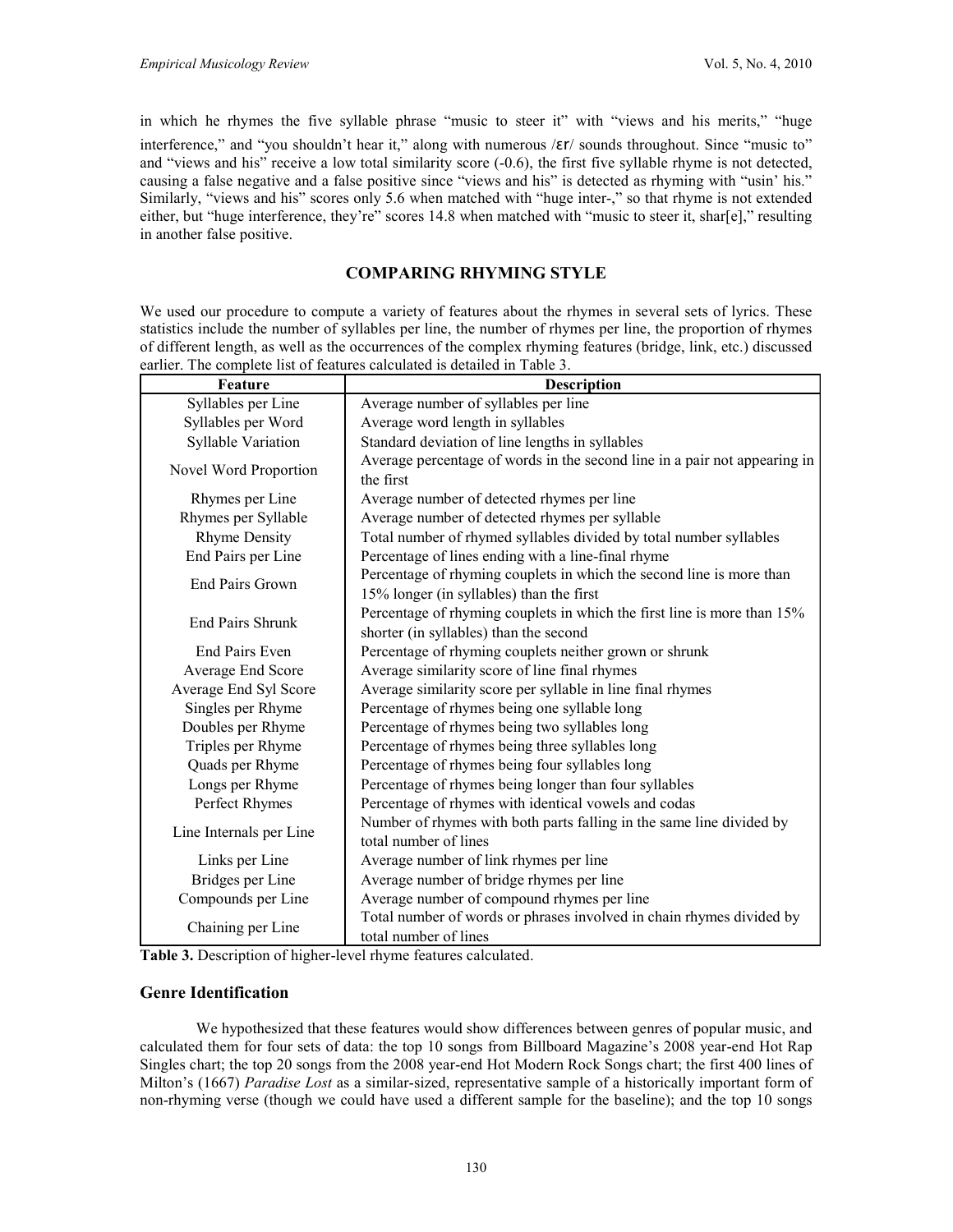from the 1998 year-end Hot Rap Singles chart. To compare the verses most of all, the song lyrics were modified to remove intro/outro text, repeated lines, and additional choruses. Some of the interesting feature differences are shown in Table 4. High end rhyme scores are indicative of song lyrics in general (relative to unrhymed verse); rap has higher rhyme density, internal rhyme, link rhymes, and bridge rhymes. Interestingly, blank verse and rock lyrics have similar amounts of rhyming per line, but rock lyrics have more rhymes per syllable. Although *Paradise Lost* is written in iambic pentameter (meaning it should have exactly 10 syllables per line), its use of archaic words not found in the pronouncing dictionary and shifts in English pronunciation over time have it being detected as using more than 10 syllables per line. The data from 1998 and 2008 rap songs suggest that in their rhyming pattern, there has not been much shift in style, other than a possible increase in the amount of chain rhymes used.

| Feature                    |      | Hot Rap 08 Hot Rap 98 | <b>Hot Rock</b> | <b>Blank Verse</b> |
|----------------------------|------|-----------------------|-----------------|--------------------|
| Number of Lines            | 476  | 613                   | 502             | 400                |
| Number of Syllables        | 4646 | 6492                  | 4053            | 4146               |
| Syllables per Line         | 9.76 | 10.59                 | 8.07            | 10.37              |
|                            |      |                       |                 |                    |
| Number of Rhymes           | 794  | 1118                  | 476             | 393                |
| Rhymes per Line            | 1.67 | 1.82                  | 0.95            | 0.98               |
| Rhymes per Syllable        | 0.17 | 0.17                  | 0.12            | 0.09               |
| <b>Rhyme Density</b>       | 0.28 | 0.27                  | 0.19            | 0.12               |
| Average Total End Score    | 5.28 | 5.21                  | 4.36            | 2.49               |
| Average End Syllable Score | 3.75 | 3.67                  | 4.01            | 2.28               |
|                            |      |                       |                 |                    |
| Singles per Rhyme          | 0.64 | 0.60                  | 0.72            | 0.78               |
| Doubles per Rhyme          | 0.23 | 0.29                  | 0.15            | 0.18               |
| Triples per Rhyme          | 0.08 | 0.06                  | 0.04            | 0.03               |
| Quads per Rhyme            | 0.02 | 0.03                  | 0.05            | 0.00               |
| Longs per Rhyme            | 0.03 | 0.02                  | 0.04            | 0.01               |
|                            |      |                       |                 |                    |
| Internals per Line         | 0.62 | 0.60                  | 0.27            | 0.28               |
| Links per Line             | 0.20 | 0.28                  | 0.13            | 0.16               |
| Bridges per Line           | 0.43 | 0.48                  | 0.28            | 0.40               |
| Chaining per Line          | 0.32 | 0.18                  | 0.15            | 0.07               |

**Table 4.** Comparison of selected rhyme features for different genres. Some of the more interesting differences are highlighted.

# **Use of Rhyme Features within Hip Hop**

 We also hypothesized that features of individual rappers might be informative, so we produced these statistics for popular albums by 25 famous MCs from a diverse range of styles and eras. These include some of the best-selling rappers (RIAA, 2010), as well as those considered by many to be among the best of all time (MTV, 2006) (Adaso, 2007): Run-DMC, LL Cool J, the Beastie Boys, Rakim, KRS-One of Boogie Down Productions, Chuck D of Public Enemy, Big Daddy Kane, Slick Rick, Kool G Rap, Ice Cube, MC Hammer, Scarface, Redman, Nas, Andre 3000 of Outkast, The Notorious B.I.G., 2Pac, Bone Thugs-n-Harmony, Jay-Z, DMX, Eminem, Nelly, Fabolous, 50 Cent, and Lil' Wayne. Since many of the statistics involve the position of rhymes in relation to the end and middle of lines, we listened to each album to ensure that lyrics were transcribed such that each line of text corresponded to a single bar or measure of music in the song. We again focused on the rapped verses, removing any lyrics which were either spoken, sung, or performed by guest artists. The results indicate that many of these features can be quite characteristic of different artists' styles.

 For example, early rappers Run-DMC (1984, 1986), LL Cool J, (1985, 1987), and the Beastie Boys' (1986, 1989) old-school style uses less rhyme with around 1.7 rhymes per line and a rhyme density of 0.22 compared to the overall average among artists of 2.0 rhymes per line and a rhyme density of 0.27. Rakim (Eric B. & Rakim, 1987, 1988), recording around the same time but known for his more complex style, is detected as using more triplet rhymes (9%) than previous artists (4%). Later Golden Age rappers,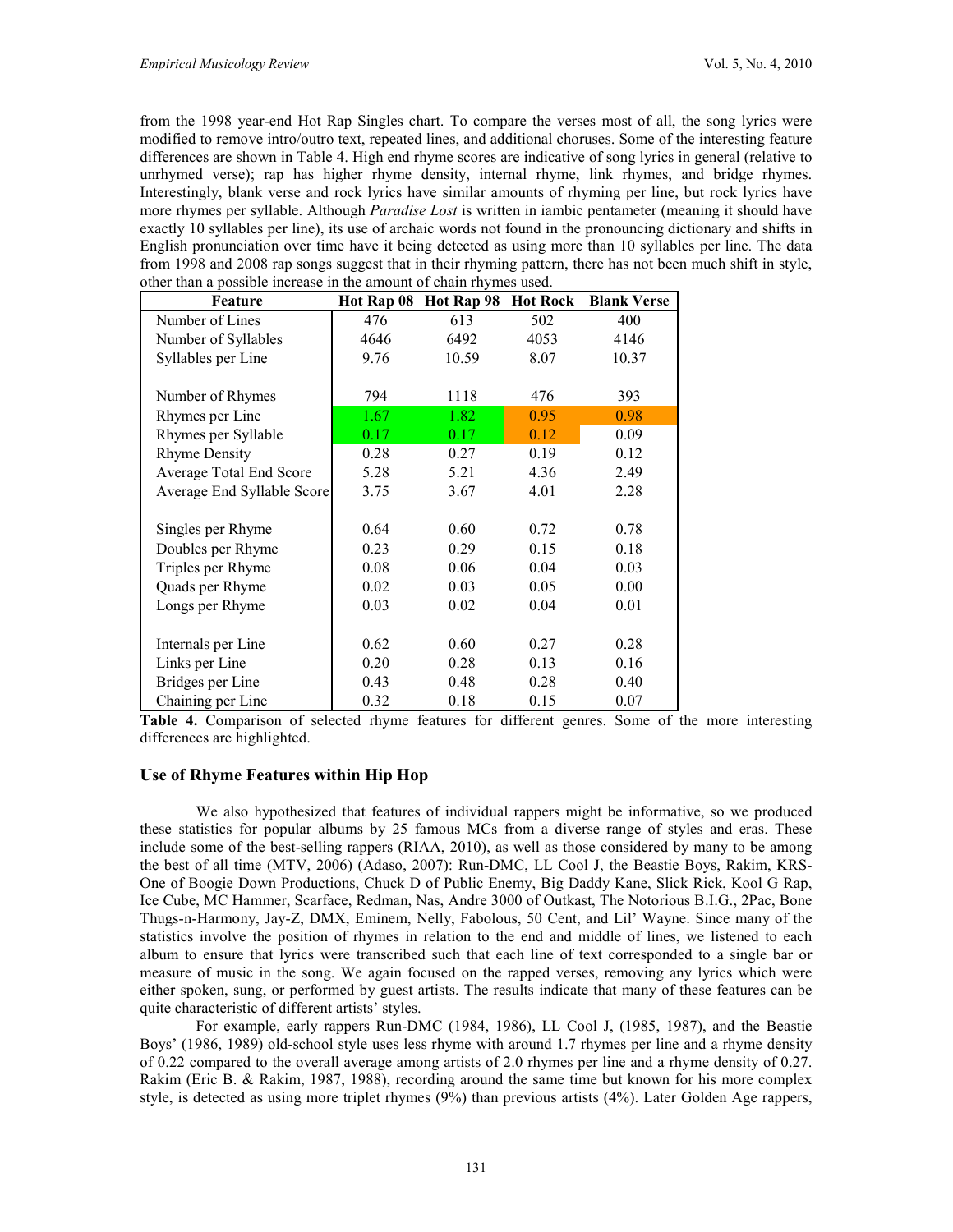such as KRS-One (Boogie Down Productions, 1987, 1988), Big Daddy Kane (1988, 1990), and Kool G Rap (1989, 1990), display even higher rhyme density scores, as well as a tendency to move away from line final rhymes. This is especially the case with Chuck D (Public Enemy, 1988, 1990), whose 0.32 end rhymes per line is amongst the lowest in our collection and quite a bit lower than the average (0.40). Rival rappers Notorious B.I.G. (1994) and Tupac Shakur's (1995) early albums display some fairly similar style characteristics: about two rhymes per line, 30% of rhymes being two syllables long, and 9% being longer. However, Biggie's lines are shorter in length, with, on average, 11.1 syllables to 2Pac's 12.4.

 Faster rappers like Andre 3000 (Outkast, 1994, 1996, 1998) and Bone Thugs-n-Harmony (1995) can squeeze in the most syllables per line (14.7 and 17.2 compared to the average of 11.6), allowing them to achieve the most rhymes per line (3.2 and 3.6) since they rap more words which can be matched with others in adjacent lines. Andre 3000 can also be considered to be one of the most eloquent MCs, using about 1.4 syllables per word, compared to the artist average of 1.25. DMX (1998, 1999), on the other hand, uses the shortest words of any rapper (around 1.19 syllables), though he does tend to use more mosaic rhymes, with 17% of his rhymes being longer than two syllables. Artists from the early 2000s like Eminem (1999, 2000), and especially Fabolous (2001, 2003) also favour longer rhymes, with 19% and 30% respectively of their rhymes being longer than two syllables. The most recent MC in the group, Lil' Wayne (2005, 2008) manages one of the highest rhyme density scores (0.33) while using some of the shortest lines (11.1 syllables) since the early '90s. The full set of feature data by album is included in Appendix 1.

 These data lead us to the observation of a few key trends in the development of rhyming style in hip hop over time. Most significant is the increase in rhyme density as MCs began to use more rhymes and longer rhymes. Rhyme density and year have a moderate correlation with an *r*-value of 0.48 (*p* < 0.001). This is displayed in Figure 3. Low rhyme density scores at 1990 and 1991 correspond to albums by Ice Cube (1990, 1991) and Scarface (1991) (whose raps are more story-oriented and feature less intricate rhyming) and M.C. Hammer (1990, 1991) (who generally performed dance-style rap songs). The low scores at 2003 and 2005 are for 50 Cent (2003, 2005), whose removal from the data set would result in a correlation with *r*-value 0.57.



**Figure 3.** An illustration of the increase in rhyme density (number of rhymed syllables divided by total number of syllables) over time. Outliers at the top-left and bottom-right of the graph are Run-D.M.C.'s *Tougher Than Leather* and 50 Cent's first two albums, respectively.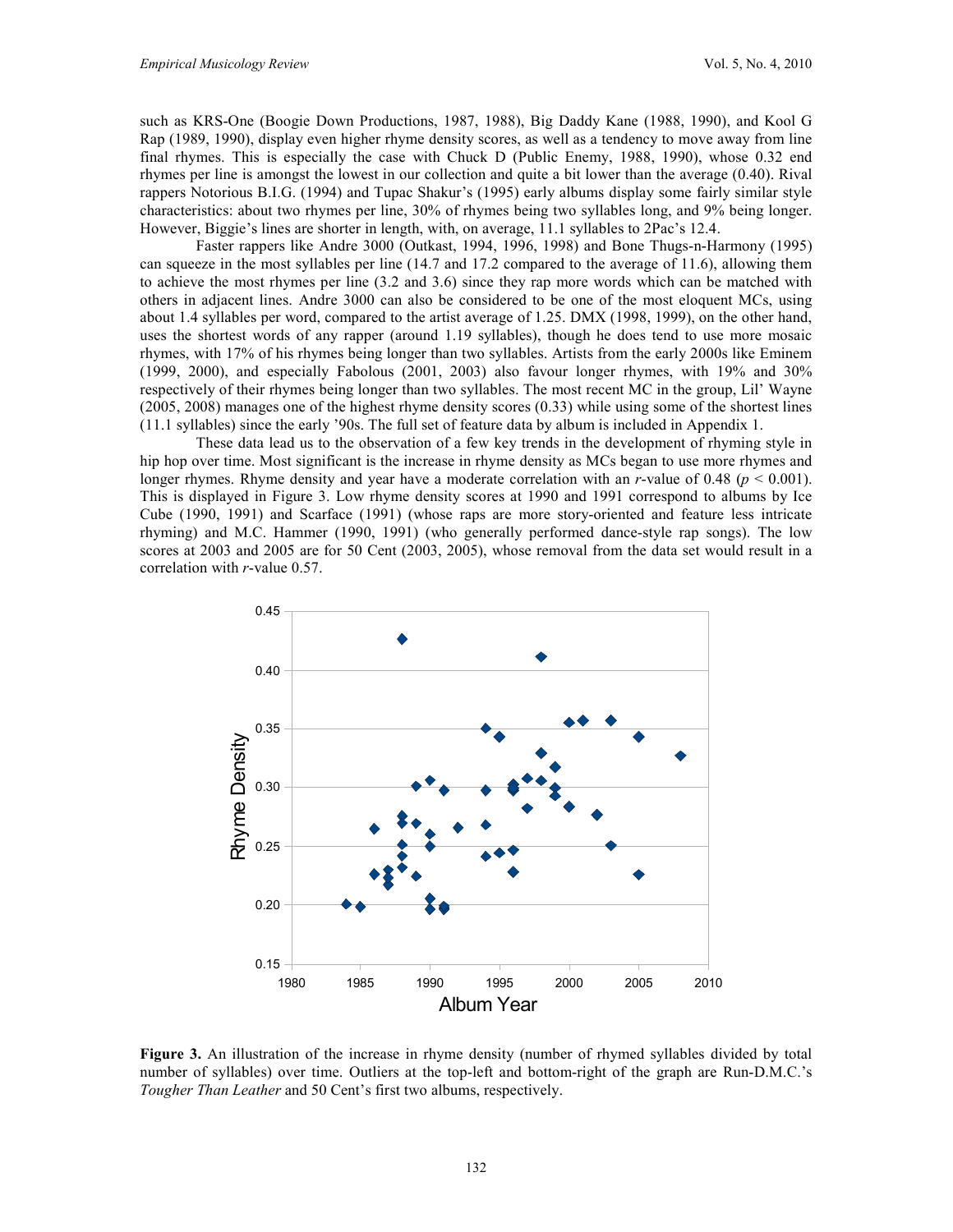The increase in longer rhymes can also be illustrated by the declining usage of one-syllable rhymes over time (see Figure 4). Year has a negative correlation with the percentage of rhymes being one syllable long with an *r*-value of -0.64 (*p* < 0.001) (and matching positive correlations with the proportion of triples, quads, and longer rhymes, with *r*-values all greater than or equal to 0.5 and *p*-values less than 0.001).



**Figure 4.** An illustration of the decreasing usage of monosyllabic rhymes over time.

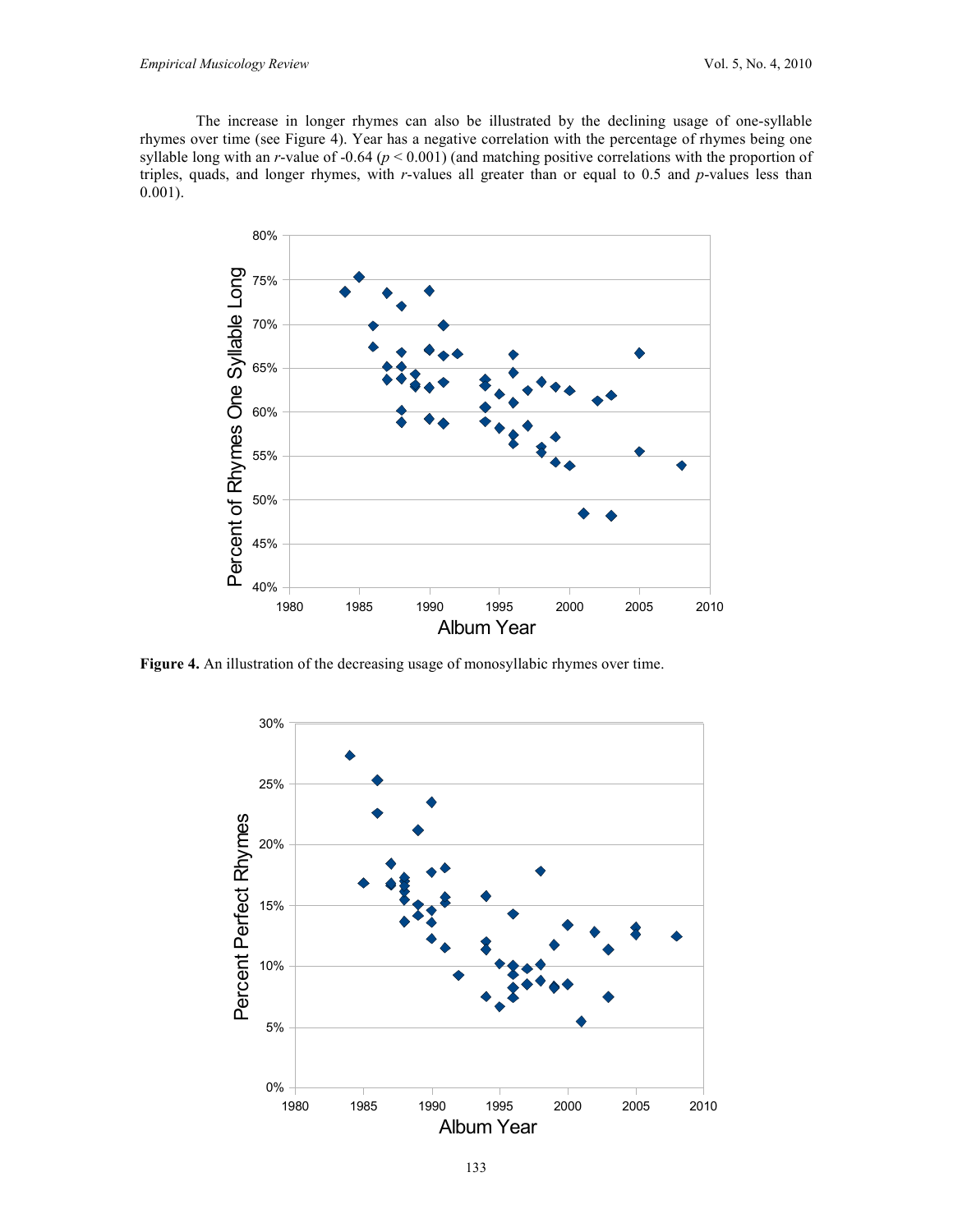*Empirical Musicology Review* Vol. 5, No. 4, 2010

**Figure 5.** An illustration of the decreasing use of perfect rhymes (in which both vowels and consonant codas match exactly) over time.

Another interesting phenomenon is the increasing use of imperfect rhymes, resulting in year having negative correlations with average end syllable score  $(r = -0.75, p \lt 0.001)$  and percent of perfect rhymes ( $r = -0.63$ ,  $p < 0.001$ ). See Figure 5 for an illustration of this relationship. Finally, we see increases in the usage of the more complex features, such as link rhymes per line, which has a correlation of 0.42 (*p*  $= 0.001$ ) with year, and bridge rhymes per line, which has a correlation of 0.53 ( $p \le 0.001$ ) with year (see Figure 6).



Figure 6. An illustration of the increasing use of bridge rhymes (containing internal words/phrases in consecutive lines) over time.

#### **CLASSIFYING ARTISTS USING RHYME FEATURES**

After observing that most of the MCs in our collection displayed fairly consistent styles between albums, which often tended to be quite distinctive, we hypothesized that we might be able to classify lyrics by rapper, using only these statistical features. We broke our data set into "songs," which we treated as segments of at least 40 lines (corresponding to, at the minimum, two 16 line verses and 8 lines of chorus), and calculated the features for each of these. This resulted in 603 songs over the 53 albums. We fed this set of instances into the Weka Data Mining Software (Hall et al., 2009) and classified the data using a Simple Logistic Regression. We used 10-fold cross-validation, in which a model was trained on 90% of the instances and used to classify the remaining 10%. The results were surprisingly good, with 314 (52%) of the instances being classified correctly.

The full classification results produced a weighted F-measure of 0.516. The F-measure of a class is a balanced combination of the precision (p) and recall (r) for that class; the precision is the percentage of instances assigned by the model to the class which actually belong to the class; the recall is the percentage of instances actually belonging to the class which are assigned to it by the model. The formula is  $F_1=2*p*r/(p+r)$ . All rappers were most often classified as themselves, meaning that that their songs were identified as being by the correct artist more often than they were identified as being by any other particular artist, with the exception of KRS-One who was most often classified as Rakim. He, along with Jay-Z, Slick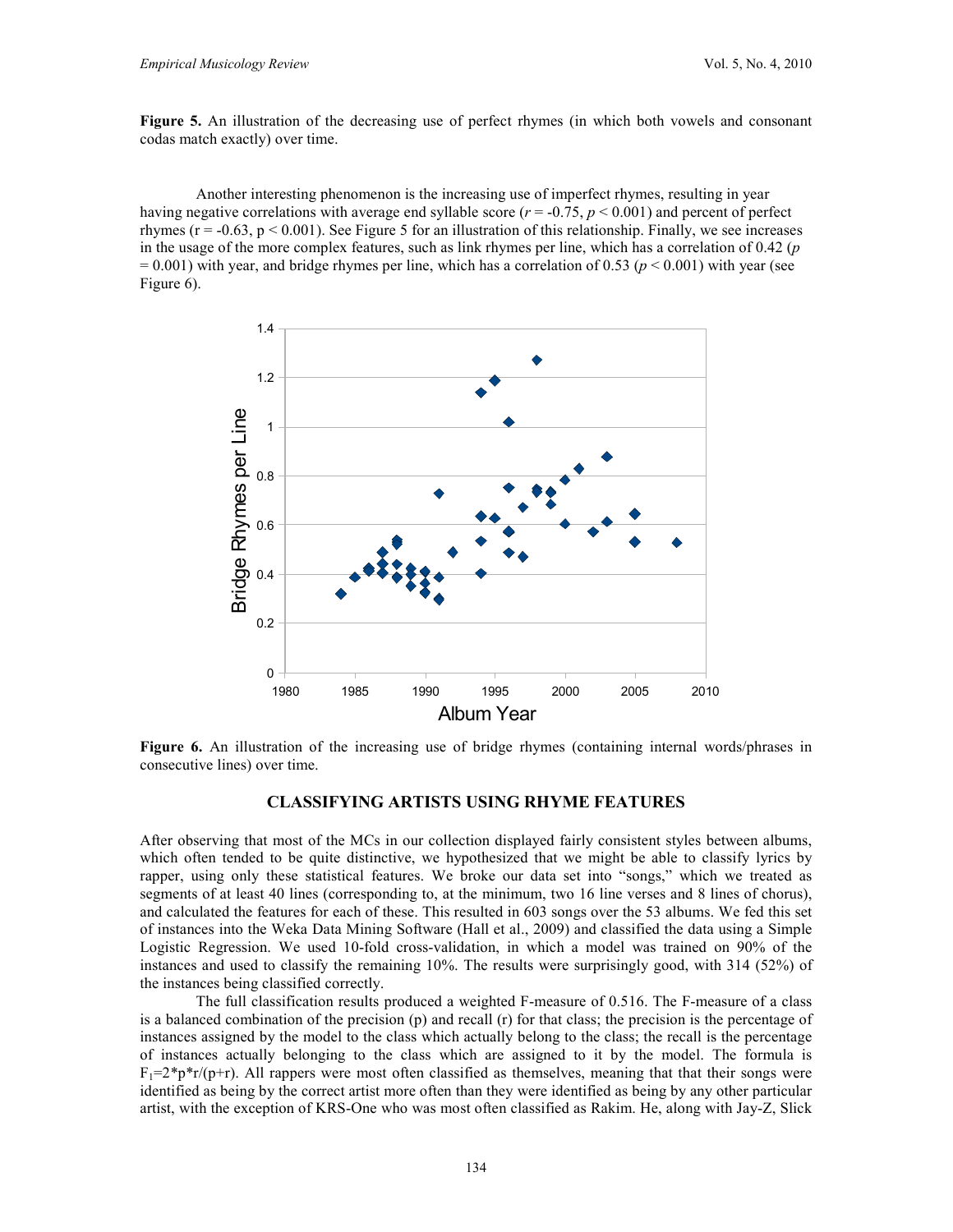Rick, and Nelly, were among the most difficult to classify using the regression model, with F-measures all falling below 0.3.

 Considering we used fewer than 25 fairly simple statistical features and no semantic information, the classification results are much higher than the 4% correctness we would expect by chance. A purely random classifier would achieve our level off accuracy with probability well under  $10^{(-50)}$ . An obvious comparison for classification would be to use a standard bag-of-words model, which performs much better at identifying rappers. Using a naïve Bayes bag-of-words classifier and the same 10-fold cross-validation as above, 552 (91.5%) instances were classified correctly with a weighted F-measure of 0.91. However, this is not a very informative method for this genre. Rappers have a very strong inclination to name-drop in their lyrics, including the use of their own names, nicknames, and record label and group names. This can be seen in the attributes of the naïve Bayes model, as the highest weighted ones for the majority of rappers were usually one of these names. If a song has the word "jigga" in it, it is very likely to be by Jay-Z; seeing "weezy" is evidence of a Lil' Wayne song; "slim" and "shady" are indicative of Eminem; and Scarface really likes to say "Brad" (his real first name).

 Furthermore, the classification errors made by a bag-of-words model tell us nothing about the style of the MCs in question. When Nelly was identified as Jay-Z, it was because his vocabulary emphasizes words like "dough," "ice," and "game," not because he rhymes like Jay-Z. Andre 3000 was often misclassified as Lil' Wayne as they share a Southern vernacular, but their rapping styles are dissimilar. Conversely, classification errors made using the rhyme features can raise very interesting comparisons of rhyming style. For example, Run-D.M.C. were often confused with the Beastie Boys. This error was to be expected due to Run-D.M.C.'s influence upon the Beastie Boys and their association with Def Jam Recordings. In fact, Run-D.M.C. wrote or co-wrote some of the songs from the Beastie Boys' *Licensed to Ill* (1986), including "Paul Revere" and "Slow and Low," which was originally a Run-D.M.C. recording. According to Beastie Boy Ad-Rock, "our sound right then was desperately trying to sound like Run-D.M.C." (Ro, 2005).

 Other artists misclassified as each other included Ice Cube and Scarface, who we perceive to have a similar story-telling style, light in the use of intricate rhyming patterns, and often using uneven line lengths. The Notorious B.I.G. was most often confused with one of his influences Kool G Rap, and hip hop scholar Adam Bradley finds the similarity connection between superstars Eminem and Jay-Z to be the most interesting (Bradley, personal communication, 2010). The full classification results confusion matrix is displayed in Table 5.

| а | b  | c | d                | е  |    | g              | h  |    |    | k  |    | m  | n | о  | р | q               |                 | s |    | u  | v  | W  | x  |                 | $\leftarrow$ classified as |
|---|----|---|------------------|----|----|----------------|----|----|----|----|----|----|---|----|---|-----------------|-----------------|---|----|----|----|----|----|-----------------|----------------------------|
| 3 | 6  | 0 | 2                | 0  | 0  | $\overline{2}$ | 0  | 0  | 0  | 0  | 0  | 3  | 0 | 0  | ი | 0               | 0               | 1 | 0  | 0  | 1  | 0  | 0  | $\Omega$        | $a = KRS$ -One             |
|   | 14 |   | 0                | 0  | 2  | 0              |    | 3  | 0  | 0  |    | 0  | 0 | 0  |   | 0               | 0               | 0 |    | 0  |    | 0  | 0  | $\Omega$        | $b = Rakim$                |
| 0 | 0  |   | 4                | 0  | 0  |                |    | 0  | 0  | 3  | 0  | 0  | 0 | 0  |   | 0               |                 |   |    | 0  | 0  | 0  | 0  | 0               | $c =$ Nas                  |
|   |    | 3 | 15 <sub>15</sub> | 0  |    | 0              |    | 0  | 0  | 0  |    | 0  |   | 0  |   |                 |                 |   |    |    | 3  | 0  | 0  | $\Omega$        | $d = 2Pac$                 |
| 0 |    | 0 | 0                | 17 | 0  | 0              | 0  | 0  |    | 0  | 0  |    | 0 | 0  | 0 | 4               | 0               |   |    | 0  |    | 0  | 0  | 1               | $e = Run-D.M.C.$           |
|   |    | 0 | 0                | 0  | 16 | 0              | 0  | 0  |    | 0  | 0  |    |   |    |   |                 |                 | 0 |    | 0  | 3  |    | 0  | 0               | $f = 50$ Cent              |
|   | 0  |   | 0                | 0  |    | 17             | 0  | 0  | Ω  |    | 0  | 0  |   |    |   | C               |                 |   | 0  | 0  | 0  |    | 0  | 0               | $q = Lil'$ Wayne           |
|   | 2  | 0 | 0                | 0  | 0  | 0              | 11 |    |    | 6  | 0  | 0  |   |    |   | 0               |                 |   |    | 0  | 0  | 0  | 0  | 0               | $h =$ Kool G Rap           |
| 0 | 4  | 0 | 0                |    | 0  | 0              | 3  | 10 | 0  |    |    |    |   |    |   | 0               | 0               | 0 | 0  | 0  | 0  | 0  | 0  | 0               | i = Big Daddy Kane         |
|   | 0  | ი | 0                |    | 0  |                |    |    | 14 | 2  | ი  |    |   |    |   |                 |                 |   | 0  | 0  |    | 0  | 0  |                 | $=$ Chuck D                |
|   | 0  | 2 |                  | 0  | 0  | 2              | 2  |    | 0  | 20 | 0  |    |   | 0  |   | 0               | 0               |   | 0  | 0  |    | 0  | 0  | 0               | $k =$ The Notorious B.I.G. |
|   | 0  | 0 | 0                | 0  |    | 0              | 0  |    | 2  | 0  | 13 | 0  | 6 | 0  |   |                 |                 |   | 0  | 0  | 0  | 0  | 0  | 1               | $=$ Ice Cube               |
|   | 0  | 0 | 0                |    | 0  | 0              |    | 2  | 0  | 0  | 1  | 11 |   | 0  |   | 0               |                 |   |    | 0  |    | 0  | 0  |                 | $m = LL$ Cool J            |
| 0 | 0  | 0 | 0                | 0  | 3  |                | 0  | 0  | 0  |    | 4  |    |   | 0  |   | 0               |                 |   |    | 0  | 0  |    | 0  | 0               | $n =$ Scarface             |
|   | 0  |   | 0                | 0  | 0  | 0              | 0  | 0  | 0  | 0  | 0  | 0  | 0 | 23 |   | 0               |                 |   | 0  | 0  | 0  | 2  | 0  | 1               | $o = Fabolous$             |
| 0 | 1  |   | 5                | 0  | 0  | 3              | 0  | 0  | 0  | 2  | 0  | 0  | 0 |    | 6 | 0               | 5               | 0 | 2  | 0  | 2  | 4  | 0  | 0               | $p = Jay-Z$                |
|   |    | 0 | 0                | 4  | 0  | 0              | 0  | 2  | 0  | 0  | 0  |    | 0 | 0  | 0 | 12 <sub>2</sub> | 0               |   | 0  | 0  | 0  | 0  | 0  | 0               | $q =$ Beastie Boys         |
| 0 |    | 3 | 0                | 0  |    | 3              | 0  | 0  | 0  | 0  | 0  | 0  | 0 | 0  | 3 | 0               | 15 <sup>1</sup> | 0 | 0  | 0  | 0  | 2  | 0  | 0               | $r =$ Eminem               |
|   |    | 0 | 2                |    |    | 0              | 0  | 0  | 0  | 3  | 2  | 2  | 0 | 0  |   |                 |                 | 5 | 0  |    | 0  |    | 0  | 0               | $s = Slick Rick$           |
|   | 0  | 2 |                  | 0  | 0  | 0              | 0  | 0  |    | 0  | 0  | 0  | 0 |    |   | 0               | 0               |   | 14 | 0  | 0  | 2  | 0  | 0               | $t = Redman$               |
|   | 0  | 0 | 0                | 0  |    | 0              | 0  | 0  | 0  | 0  | 0  | 0  | 0 |    |   | 0               | 0               |   | 0  | 12 | 0  | 0  | 0  | 0               | $u =$ Andre 3000           |
| 0 | 1  | 0 |                  | 0  | 4  | 1              | 0  | 0  | 0  | 0  | 0  | 0  | 0 | 0  | 3 | 0               |                 |   |    | 0  | 5  | 1  | 0  | 1               | $v =$ Nelly                |
|   | 0  | 0 | 0                | 0  | 2  |                | 0  | 0  |    |    | 0  | 0  | 0 |    |   | 0               |                 |   | 0  | 0  | 1. | 17 | 0  | $\Omega$        | $w = DMX$                  |
| 0 | 0  | 0 | 0                | 0  |    | 0              |    | 0  | 0  |    | 0  | 0  |   |    |   |                 |                 |   |    |    | 0  | 0  | 13 | 0               | $x =$ Bone Thugs-n-Harmony |
| 0 | 0  | 0 |                  | 0  | 2  | 0              |    | 0  | 0  | 0  | 3  | 0  | 0 |    |   |                 | 0               | 0 | 0  |    |    | 0  | 0  | 10 <sub>1</sub> | $v = MC$ Hammer            |

**Table 5.** Confusion matrix for rappers using a simple logistic regression with statistical rhyme features. Each row corresponds to songs by the artist indicated at the right, while the columns display the frequency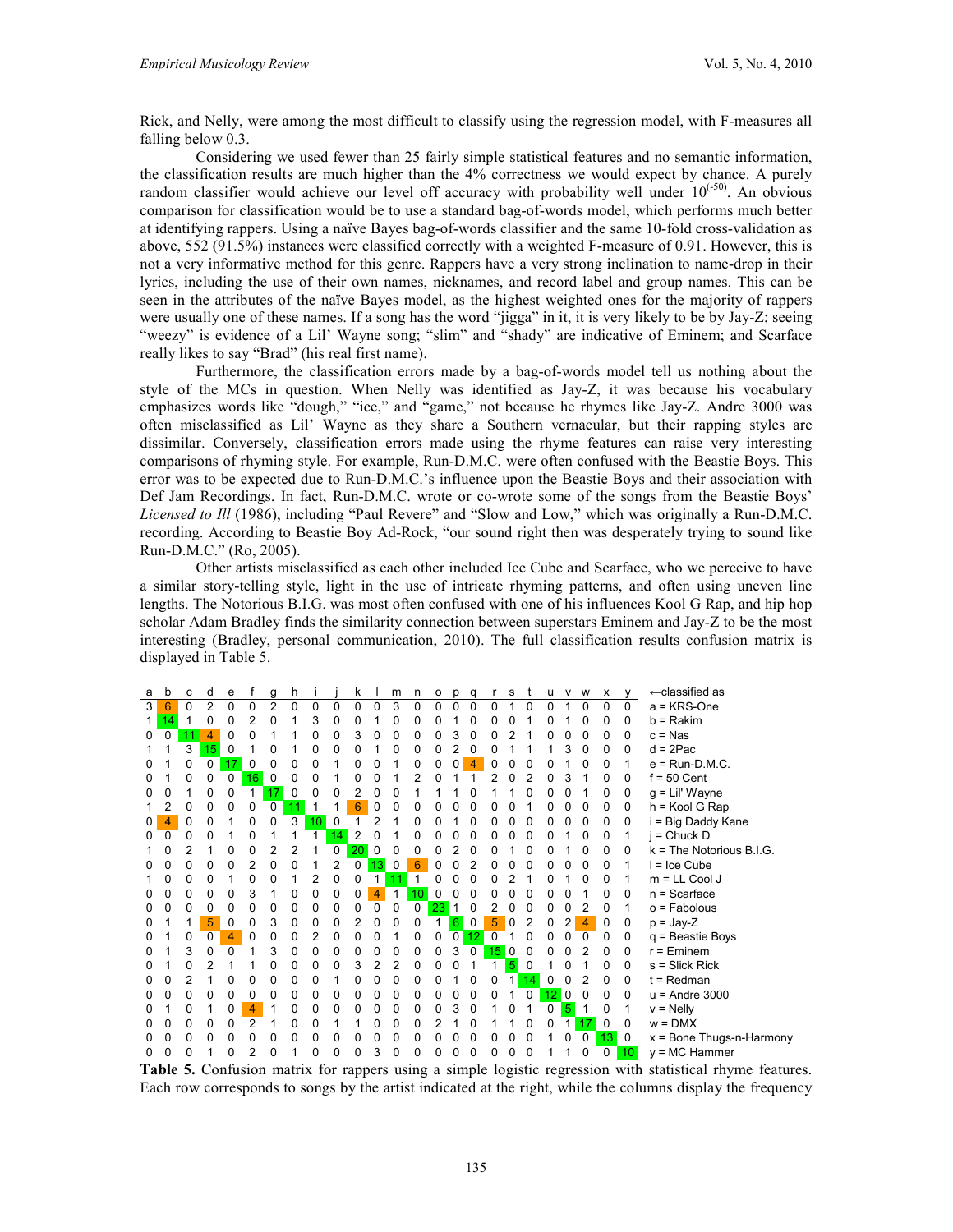that songs were associated with particular rappers. The class(es) under which each rapper is most often classified is highlighted.

 The rhymes we detect and the features we calculate are especially indicative of rhyming style in rap music, and they allow us to build surprisingly useful statistical characterizations of different MCs. That these features are indicative particularly of rapping style is further supported by their relative weakness at characterizing other types of music. We performed a similar classification experiment using ten top-selling dance/pop artists popular around the same time as the MCs in our collection: Michael Jackson, ABBA, Celine Dion, Madonna, the Backstreet Boys, Cher, Janet Jackson, Mariah Carey, Britney Spears, and Eurythmics. A Simple Logistic Regression classifier using rhyme features correctly identified only 62 of 234 instances (26.5%) with an F-measure of 0.26, which is only marginally better than the 10% classification accuracy we would expect by chance.

### **APPLICATIONS AND DISCUSSION**

### **Style Modification**

Given that we have a reasonably accurate statistical characterization of various rappers' rhyming styles, we can begin to consider other applications for which rhyming style can be analyzed. One such application would be in inferring an artist's stylistic consistency from the accuracy by which they can be classified. For the most easily identified rappers in our collection, we can identify a single distinctive characteristic which explains their statistical uniqueness. For Andre 3000 and Bone Thugs-n-Harmony, it is their speedy flow resulting in relatively more syllables per line. For Fabolous, it is his extensive usage of extremely long multisyllabic rhymes. For other relatively well classified artists such as Run-D.M.C., Chuck D, and Redman, it is less obvious what makes their rhyming style so consistently distinct. Conversely, artists who are poorly classified can be considered to have a multitude of rhyme styles with which they can "switch up" their flow. In the song "22 Two's" from his debut album *Reasonable Doubt*, Jay-Z boasts that "I don't follow any guidelines cause too many niggas ride mine/ so I change styles every two rhymes" (Jay-Z, 1996), and his resistance to classification can be seen as evidence of this constant changing of styles.

 When speaking about MCs' diversity of style, it should be noted that three of the artists in our collection are in fact not single rappers, but groups: Run-D.M.C., the Beastie Boys, and Bone Thugs-n-Harmony. However, this does not have much of an effect on the results for two main reasons. In the case of Run-D.M.C. and the Beastie Boys, many of their raps are delivered in a way such that individual members perform alternating lines (sometimes even trading parts of lines), and certain phrases (especially line-final rhymes in the case of the Beastie Boys) are performed by the whole group. This makes it extremely difficult to separate one member's contribution to the song from another's. Bone Thugs-n-Harmony generally has each of its members performing a shortened "mini-verse" of eight to twelve consecutive lines as part of longer verses. However, each of the five rappers in the group rhyme similarly enough to each other and differently enough from other rappers in the collection, that the group as a whole can be said to have a distinct style.

 Rappers also sometimes consciously modify their style, perhaps in a deliberate attempt to imitate another artist's rhyme technique. A well-known example of this phenomenon including artists from our collection occurs in the song "Notorious Thugs" from The Notorious B.I.G.'s *Life After Death* (1997), which features Bone Thugs-n-Harmony as guest performers. Classifying Biggie's verse in the song using the rhyme feature logistic regression described above "incorrectly" identifies him as Bone Thugs-n-Harmony. However, his rap in this song was in fact deliberately performed so as to mimic the Bone Thugs' style. According to producer Steven "Stevie J." Jordan, "after Bone Thugs went in there and ripped it, Big took it home for a minute. He was like, 'I ain't laying mine. I got to wait. This style ain't what I'm used to.'" As Bone Thugs member Layzie Bone put it, "When Biggie did our style, that's when Bone received respect for our shit" (XXL Magazine, 2003).

### **Ghostwriter Identification**

 Another interesting application of statistical rhyme style characterization is in the detection of ghostwriting in hip hop songs. While the term can refer to a range of practices in the industry, in this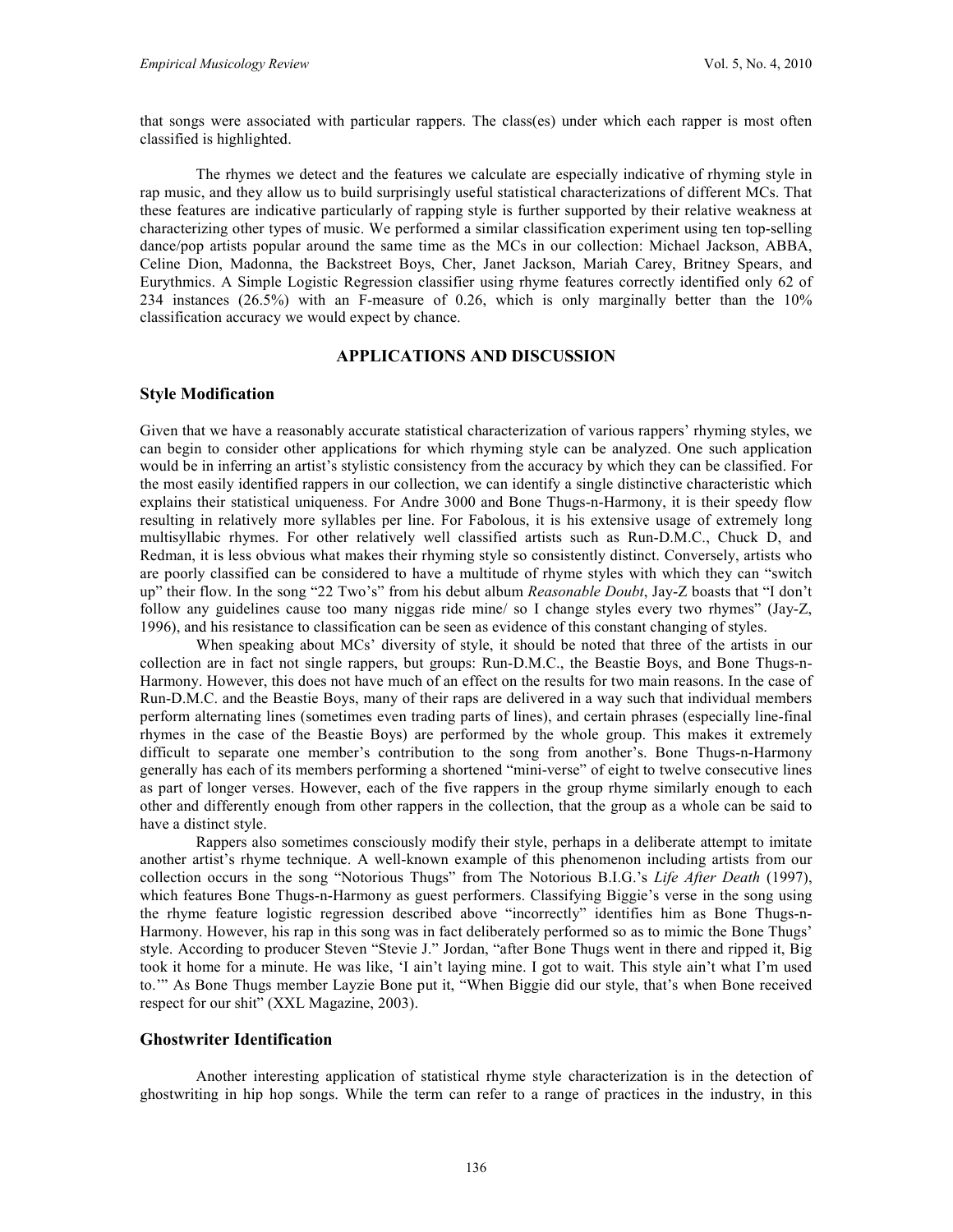domain it generally refers to raps written by an artist other than the performer. We performed a small experiment on identifying ghostwriters using artists from our collection known to write for other rappers. Ice Cube was known as the primary lyricist for seminal gangsta rap group N.W.A. and is credited with writing most of their songs. We classified Eazy-E's "Boyz-n-the-Hood" and N.W.A.'s "Express Yourself" (performed by Dr. Dre), both written by Ice Cube (Eazy-E, 1987; N.W.A., 1988), using the rhyme feature logistic regression classifier and "Boyz-n-the-Hood" was in fact identified as Ice Cube. Nas famously wrote for Will Smith on his multi-platinum solo album Big Willie Style (Smith, 1997), but using the classifier on songs "Just Cruisin'" and "Gettin' Jiggy Wit It" did not identify Nas as the rapper. However, songs written by Jay-Z for producers Dr. Dre ("Still D.R.E."), (Dr. Dre, 1999) and Timbaland ("Indian Carpet") (Timbaland & Magoo, 2001) are both identified by the classifier as Jay-Z. As a comparison, using the naïve Bayes bag-of-words classifier on these songs only correctly identifies one of them: "Boyz-n-the-Hood" is classified as Ice Cube, likely due to the inclusion of Cube-indicative words such as "fools," "hoe," and "nappy," all of which are in the top 10 attributes for his class. The results are detailed in Table 6.

| <b>Song Title</b>       | Writer     | Performer  | <b>Rhyme Classification</b> | <b>Bag-of-Words Classification</b> |
|-------------------------|------------|------------|-----------------------------|------------------------------------|
| Boyz-n-the-Hood         | Ice Cube   | Eazy-E     | <b>Ice Cube</b>             | <b>Ice Cube</b>                    |
| <b>Express Yourself</b> | Ice Cube   | Dr. Dre    | Big Daddy Kane              | Big Daddy Kane                     |
| Just Cruisin'           | <b>Nas</b> | Will Smith | The Notorious B.I.G         | Big Daddy Kane                     |
| Gettin' Jiggy Wit<br>It | <b>Nas</b> | Will Smith | $Jay-Z$                     | $Jay-Z$                            |
| Still D.R.E.            | $Jay-Z$    | Dr. Dre    | $Jay-Z$                     | Fabolous                           |
| Indian Carpet           | Jay-Z      | Timbaland  | Jay-Z                       | MC Hammer                          |

**Table 6.** Classification results for ghostwritten songs using rhyme and bag-of-words features. Correctly identified writers are highlighted.

 It should be noted that the songs we used here all had the "ghostwriter" included in the credits and also include the performer as a writer, meaning that they are in fact co-written. However, for the songs performed by producers (not known primarily for their rhyming abilities), we may assume that the cowriting MC had a much greater contribution to the lyrics. This may explain why the classifier does not identify Nas in the songs co-written by Nas and Will Smith, an established rapper himself. Perhaps the collaboration of the two writers resulted in a conglomerate style not characteristic of either rapper. The ability to classify Jay-Z and Ice Cube in the other cases does suggest that we may be able to identify ghostwriters even when they are not credited, which may often be the case. For example, even though rapper Skillz is perhaps best known as being a writer for other rappers (XXL Magazine, 2007), his ASCAP entry only has one song in which he does not rap himself (ASCAP, 2010). (Ironically, this is Will Smith's "Lost & Found," in which he asks, "Why should I try to flow the way ya'll flow?" (Smith, 2005).) Developing a statistical profile of Skillz's rhyming style may allow us to identify songs to which he has made uncredited contributions.

# **Content-based Recommendation**

 Finally, with our set of rhyme style features, we can make larger-scale comparisons between different rappers allowing for content-based recommendation in hip hop. Using normalized Euclidean distance in the 24-dimensional feature space, we built a "phylogeny" of our albums using the Neighbor-Joining algorithm (Saitou & Nei, 1987) (Figure 7). Even with this simple distance metric, the artists cluster in a reasonable way. Most of the artists tend to fall in small clusters with their own albums and albums by similar artists. The largest distinction is between old-school style rap (generally produced before the 1990s) and newer hip hop, though even within the older artists, the more intricate rhymers (Rakim and Big Daddy Kane) are branched off. Among the newer artists, there is a split between the less rhyme-dense mid-'90s (2Pac, Redman, and the Notorious B.I.G.) and other performers, who are further subdivided into the faster (Andre 3000 and Bone Thugs) and slower rappers. We can also see that the most difficult artists to classify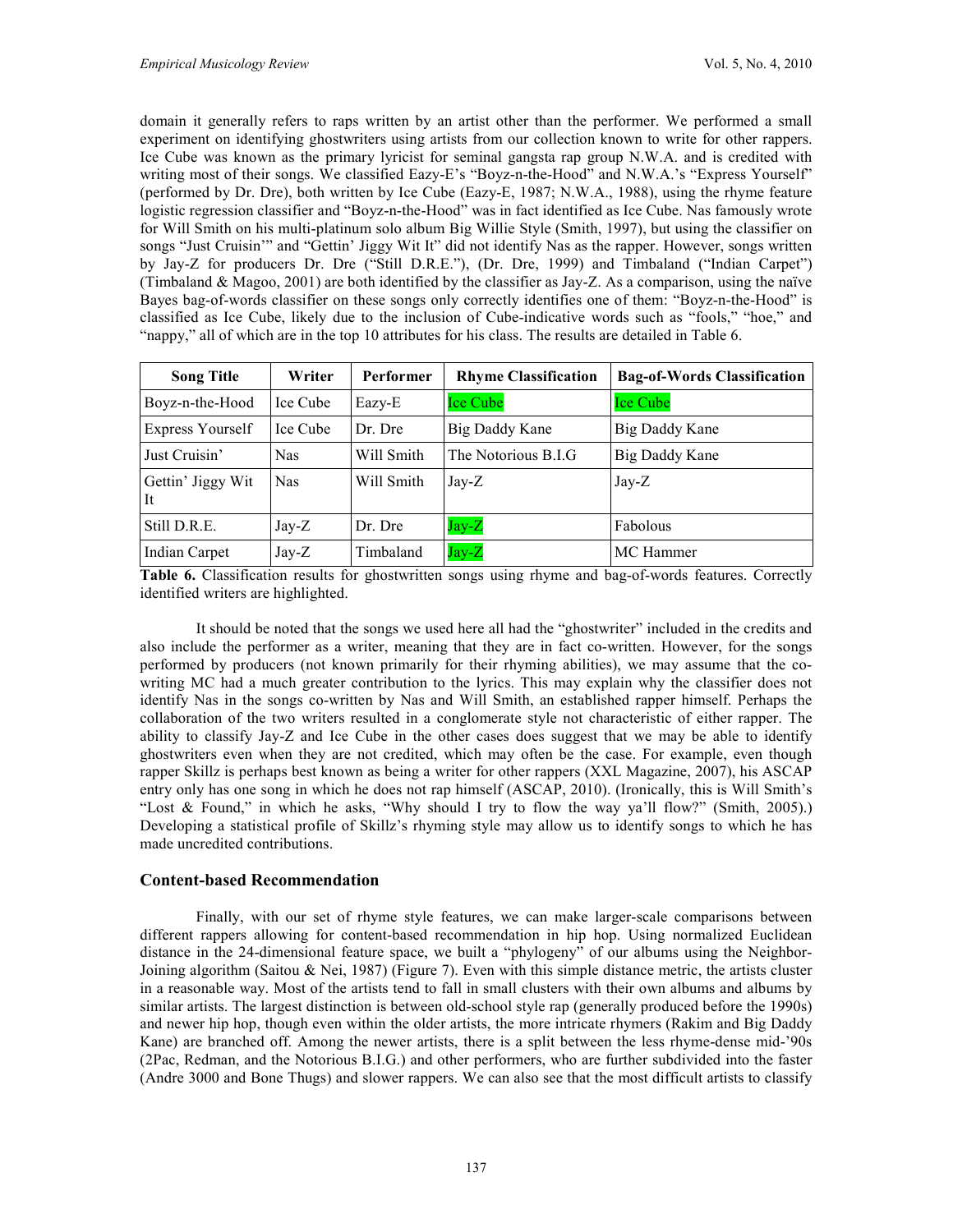(Jay-Z, KRS-One, Slick Rick, but surprisingly not Nelly) generally have albums that are *not* very similar to their other albums, indicating their diversity or progression in style.

 With an embedding of MCs in a high-dimensional rhyme style space such as this one, we could easily find the two or three rappers most similar to any other artist (given enough of their lyrics to calculate the rhyme statistics). This could allow lesser-known performers to promote themselves by highlighting their similarity to more famous rappers, or let music recommendation systems make suggestions based on the rhyming styles their users prefer. Suggesting artists based on their rhyming style would be an important step towards true content-based recommendation in hip hop, a genre in which the majority of the musical information is in the lyrics.

# **CONCLUSIONS**

Using a probabilistic scoring model, we were able to identify both perfect and imperfect rhymes with a higher level of accuracy than simpler rules-based methods. The heuristic rhyme detection methods achieved moderate success at finding both internal and line-final rhymes in song lyrics. More importantly, statistical features of these rhymes did correspond to real world characterizations of rhyme style, and many are quite consistent within individual artists' lyrics and varied between different artists. Using these features we illustrate trends in hip hop over time, including the increase in rhyme density and complex rhyme features, as well as the decrease in perfect rhymes and single syllable rhymes. Finally, these features can be used to classify artists with remarkably high accuracy, resulting in possible applications for style comparison and ghostwriting detection.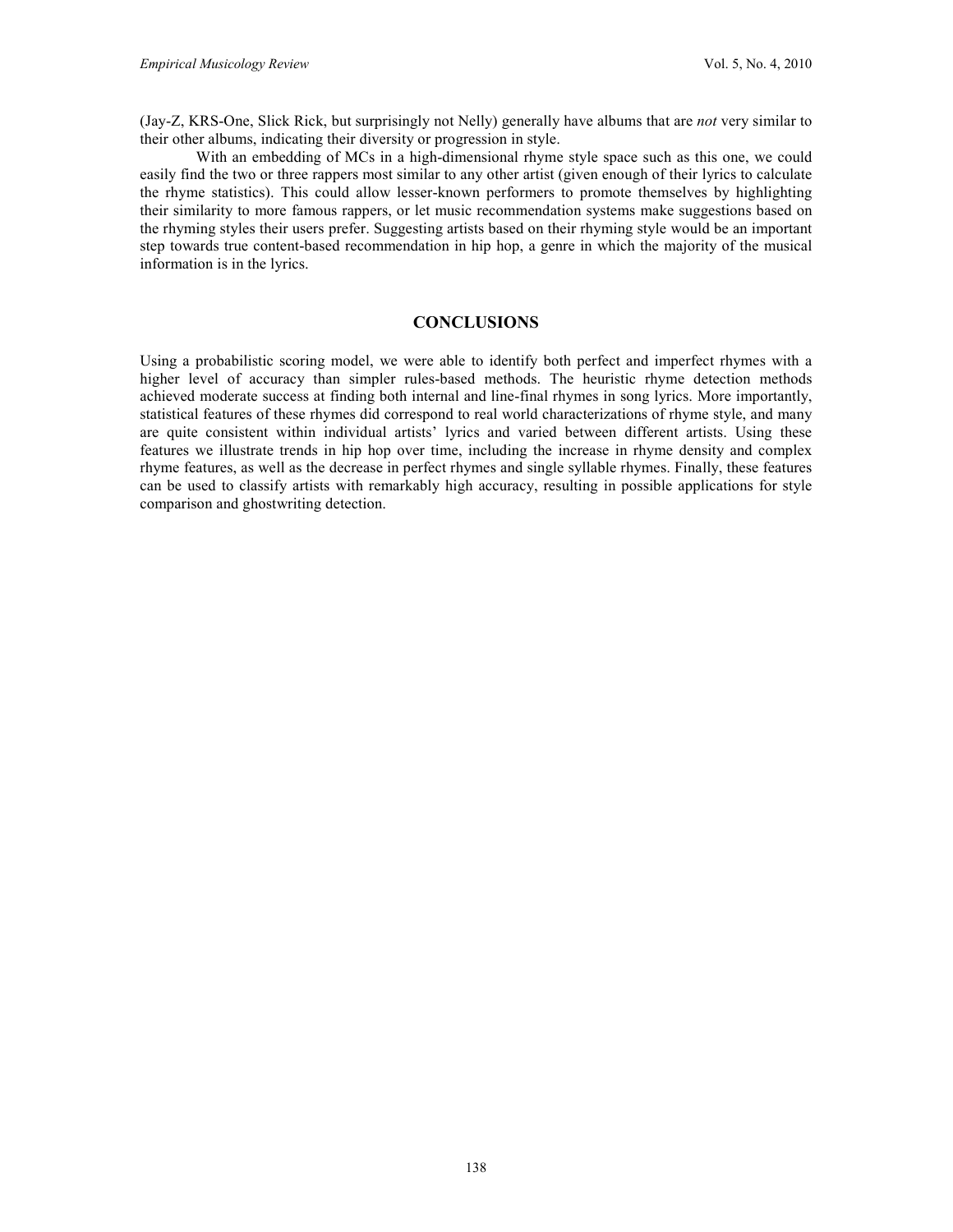

**Figure 7.** A hierarchical clustering of the albums built by the Neighbor-Joining algorithm.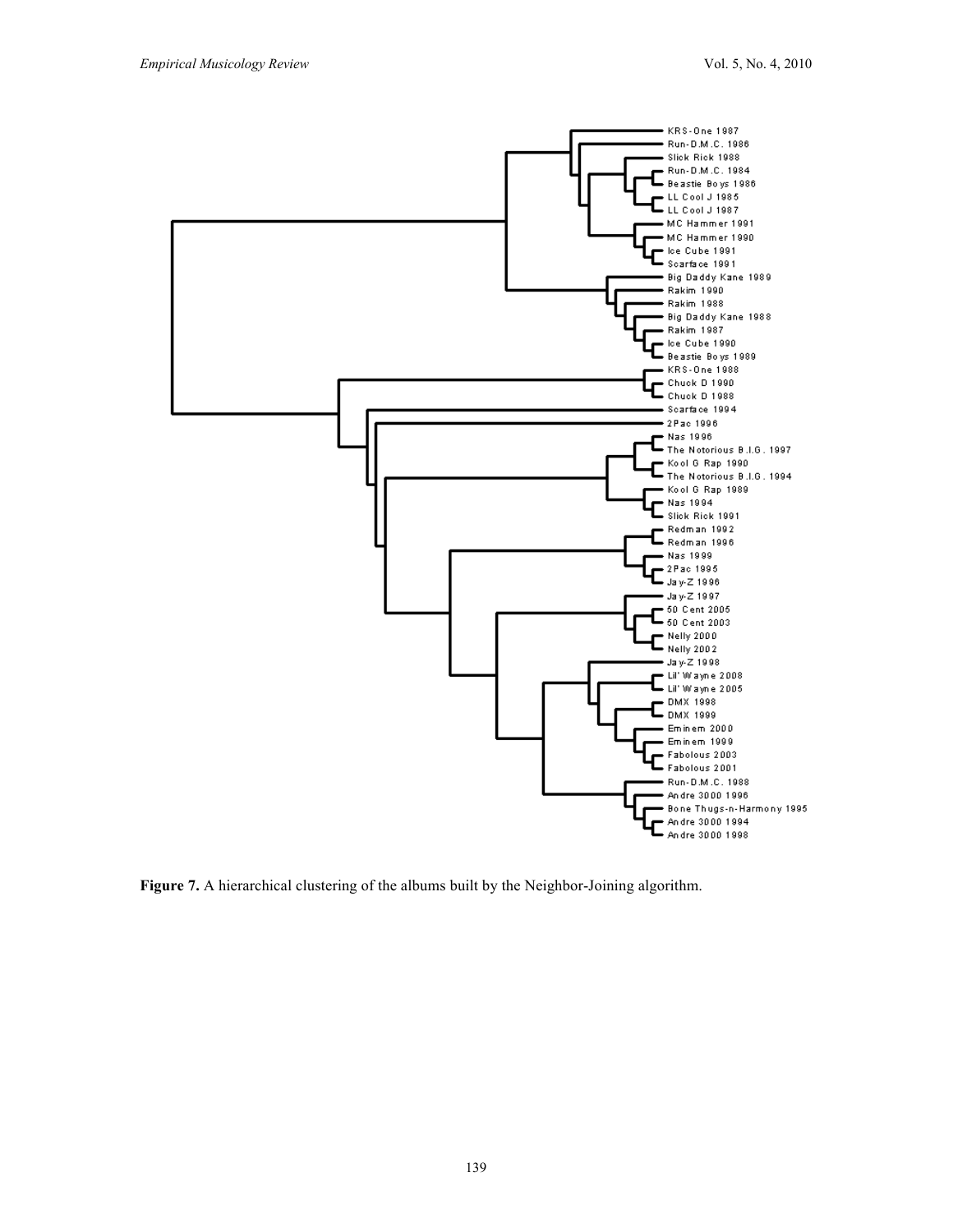# **REFERENCES**

Adaso, H. (2007). *50 Greatest MCs of Our Time (1987 – 2007)*. About.com: Rap/Hip-Hop. http://rap.about.com/od/toppicks/ss/Top50Emcees.htm

Alim, H. S. (2003). On some serious next millennium rap ishhh: Pharoahe Monch, hip hop poetics, and the internal rhymes of internal affairs. *Journal of English Linguistics*, Vol. 31, No. 1, pp. 60–84.

American Society of Composers, Authors, and Publishers (ASCAP). (2010). *Works written by Lewis, Donnie Ray*. http://ascap.com/ace/search.cfm?mode=search

Bradley, A. (2009). *Book of Rhymes: The Poetics of Hip Hop.* New York: BasicCivitas Books.

Durbin, R., Eddy, S., Krogh, A., & Mitchison, G. (1999). *Biological Sequence Analysis: Probabilistic Models of Proteins and Nucleic Acids*. Cambridge, UK: Cambridge University Press.

Elovitz, H.S., Johnson, R.W., McHugh, A., Shore, J.E. (1976). Automatic translation of English text to phonetics by means of letter-to-sound rules. *Interim Report Naval Research Lab*. Washington, DC. http://www.speech.cs.cmu.edu/comp.speech/Section5/Synth/text.phoneme.3.html

Fujihara, H., Goto, M., Ogata, J. (2008). Hyperlinking lyrics: a method for creating hyperlinks between phrases in song lyrics. *Proceedings of the International Conference on Music Information Retrieval*, pp. 281–286.

Hall, M., Frank, E., Holmes, G., Pfahringer, B., Reutemann, P., Witten, I.H. (2009). The WEKA data mining software: an update. *SIGKDD Explorations*, Vol. 11, No. 1, pp. 10-18.

Henikoff, S. & Henikoff, J.G. (1992). Amino acid substitution matrices from protein blocks. *Proceedings of the National Academy of Sciences of the United States of America*, Vol. 89, No. 22, pp. 10915–10919.

Hirjee, H. & Brown, D.G. (2009). Automatic detection of internal and imperfect rhymes in rap lyrics. *Proceedings of the 10th International Society for Music Information Retrieval Conference*, pp. 711–716.

Holtman, A. (1996) *A Generative Theory of Rhyme: An Optimality Approach*. Ph.D. dissertation, Utrecht Institute of Linguistics.

Kawahara, S. (2007). Half rhymes in Japanese rap lyrics and knowledge of similarity. *Journal of East Asian Linguistics*, Vol. 16, No. 2, pp. 113–144.

Kleedorfer, F., Knees, P., Pohle, T. (2008) Oh oh oh whoah! Towards automatic topic detection in song lyrics. *Proceedings of the International Conference on Music Information Retrieval*, pp. 287–292.

Kondrak, G. (2000). A new algorithm for the alignment of phonetic sequences. *Proceedings of the First Meeting of the North American Chapter of the Association for Computational Linguistics*, pp. 288–295.

Lenzo, K. (2007). *The CMU Pronouncing Dictionary.* http://www.speech.cs.cmu.edu/cgi-bin/cmudict

Mayer, R., Neumayer, R., Rauber, A. (2008). Rhyme and style features for musical genre classification by song lyrics. *Proceedings of the International Conference on Music Information Retrieval*, pp. 337–342.

Milton, J. (1667). *Paradise Lost*. London: Samuel Simmons.

MTV. (2006). *The Greatest MCs of All Time*. http://www.mtv.com/bands/h/hip\_hop\_week/2006/emcees/

Ogbar, J. O. G. (1999). Slouching toward Bork: The Culture Wars and Self-Criticism in Hip-Hop Music. *Journal of Black Studies,* Vol. 30, No. 2, pp. 164-183.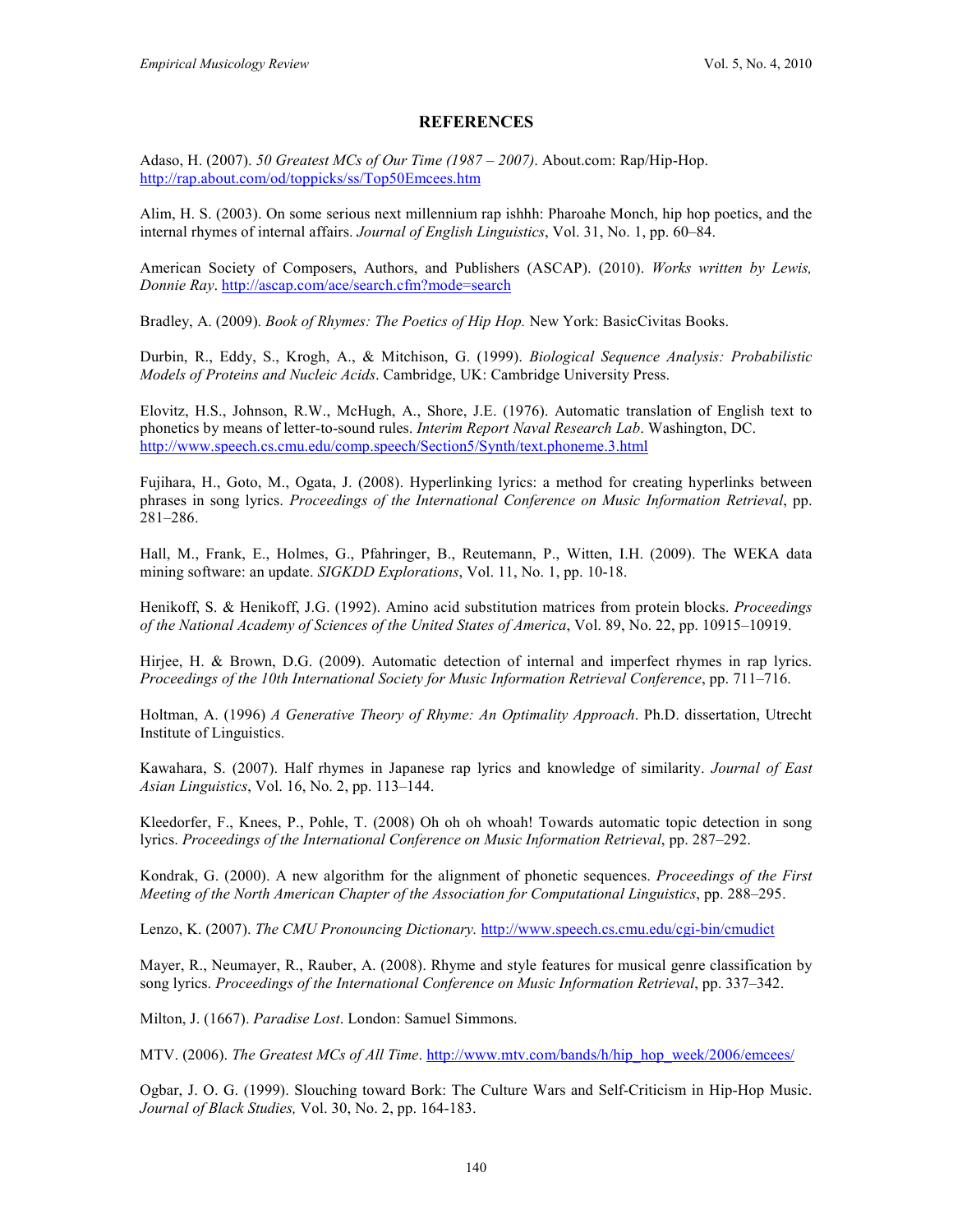The Recording Industry Association of America (RIAA). (2010). *Top Selling Artists*. http://www.riaa.com/goldandplatinumdata.php?table=tblTopArt

Ro, R. (2005). *Raising Hell: The Reign, Ruin, and Redemption of Run-D.M.C. and Jam Master Jay*. New York: HarperCollins Publishers.

Saitou, N. & Nei, M. (1987). The neighbor-joining method: a new method for reconstructing phylogenetic trees. *Molecular Biology and Evolution*, Vol. 4, No. 4, pp. 406–425.

Wei, B., Zhang, C., Ogihara., M. (2007). Keyword generation for lyrics. *Proceedings of the International Conference on Music Information Retrieval,* pp. 121-122.

XXL Magazine. (2003). *The Making of Life After Death: Many Men.* http://www.xxlmag.com/online/?p=405

XXL Magazine. (2007). *Skillz: I'm The Dopest*. http://www.xxlmag.com/online/?p=12639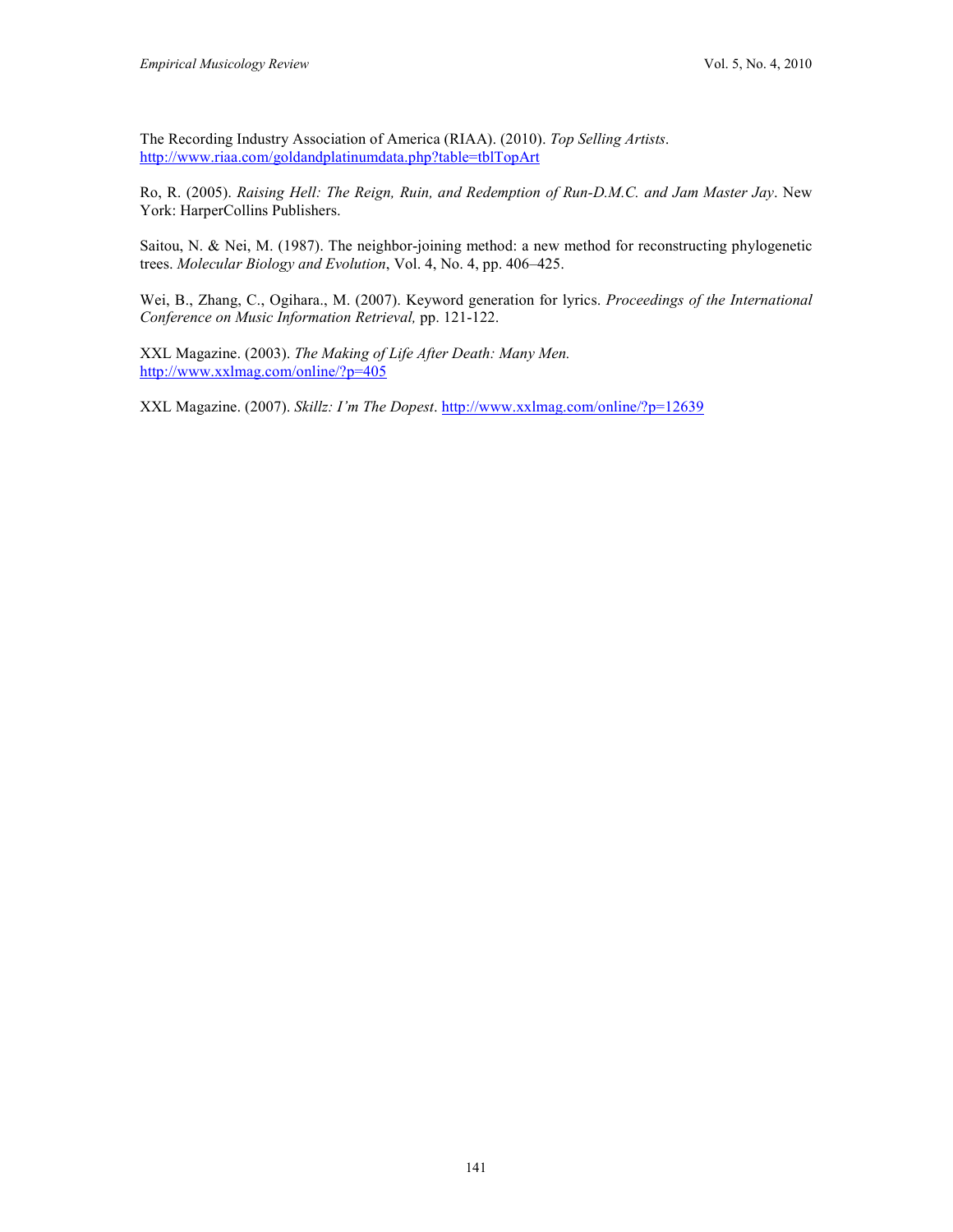#### **DISCOGRAPHY**

- Beastie Boys. (1986). *Licensed to Ill*, Def Jam Recordings.
- Beastie Boys. (1989). *Paul's Boutique*, Capitol Records.
- Big Daddy Kane. (1988). *Long Live the Kane*, Cold Chillin' Records.
- Big Daddy Kane. (1990). *It's a Big Daddy Thing*, Cold Chillin' Records.
- Bone Thugs-n-Harmony. (1995). *E. 1999 Eternal*, Ruthless Records.
- Boogie Down Productions. (1987). *Criminal Minded*, B-Boy Records.
- Boogie Down Productions. (1988). *By All Means Necessary*, Jive Records.
- Dr. Dre. (1999). *2001*. Aftermath Entertainment.
- DMX. (1998). *It's Dark and Hell is Hot*, Ruff Ryders Entertainment.
- DMX. (1999). …*And Then There Was X*, Ruff Ryders Entertainment.
- Eazy-E. (1987). *Boyz-N-The-Hood*. Ruthless Records.
- Eminem. (1999). *The Slim Shady LP*, Aftermath Entertainment.
- Eminem. (2000). *The Marshall Mathers LP*, Aftermath Entertainment.
- Eric B. and Rakim. (1987). *Paid in Full*, 4<sup>th</sup> and B'way Records.
- Eric B. and Rakim. (1988). *Follow the Leader*, Uni Records.
- Eric B. and Rakim. (1990). *Let the Rhythm Hit 'Em*, MCA Records.
- Fabolous. (2001). *Ghetto Fabolous*, Elektra Records.
- Fabolous. (2003). *Street Dreams*, Desert Storm Records.
- Ice Cube. (1990). *AmeriKKKa's Most Wanted.* Priority Records.
- Ice Cube. (1991). *Death Certificate.* Priority Records.
- Jay-Z. (1996). *Reasonable Doubt.* Roc-A-Fella Records.
- Jay-Z. (2001). *The Blueprint*, Roc-A-Fella Records.
- Kool G Rap and DJ Polo. (1989). *Road to the Riches*, Cold Chillin' Records.
- Kool G Rap and DJ Polo. (1990). *Wanted: Dead or Alive*. Cold Chillin' Records.
- Lil' Wayne. (2005). *Tha Carter II*, Cash Money Records.
- Lil' Wayne. (2008). *Tha Carter III*, Cash Money Records.
- LL Cool J. (1985). *Radio*, Def Jam Recordings.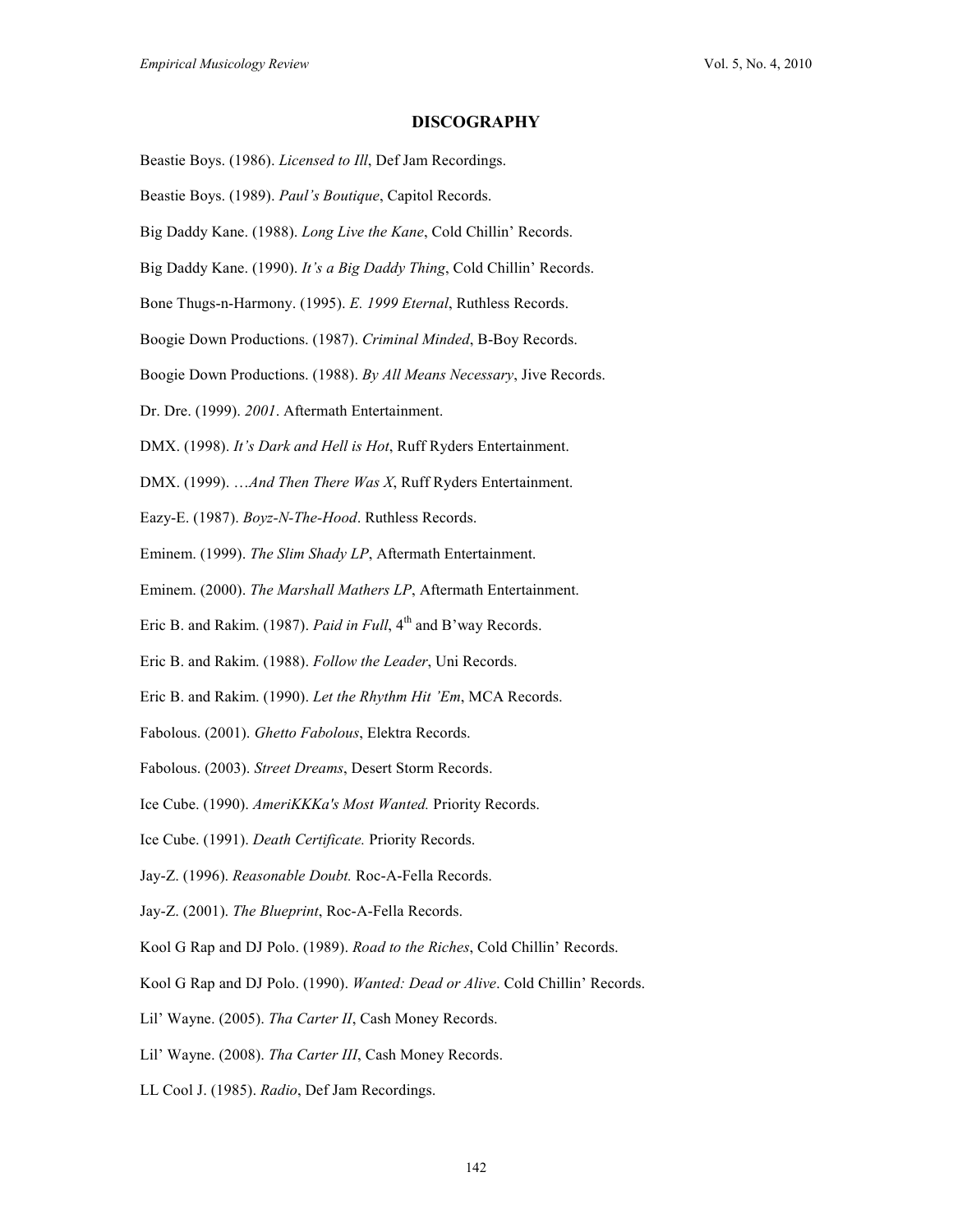- LL Cool J. (1987). *Bigger and Deffer*, Def Jam Recordings.
- MC Hammer. (1990). *Please Hammer, Don't Hurt '*Em. Capitol Records.
- MC Hammer. (1991). *Too Legit to Quit.* Capitol Records.
- The Notorious B.I.G. (1994). *Ready to Die*, Bad Boy Records.
- The Notorious B.I.G. (1997). *Life After Death*. Bad Boy Records.
- N.W.A. (1988). *Straight Outta Compton*. Ruthless Records.
- Outkast. (1994). *Southernplayalisticadillacmuzik*, LaFace Records.
- Outkast. (1996). *ATLiens*, LaFace Records.
- Outkast. (1998). *Aquemini*, LaFace Records.
- Pharoahe Monch. (1999). *Internal Affairs*, Rawkus Records.
- Public Enemy. (1988). *It Takes a Nation of Millions to Hold Us Back.* Def Jam Recordings.
- Public Enemy. (1990). *Fear of a Black Planet*, Def Jam Recordings.
- Run-D.M.C. (1984). *Run-D.M.C.*, Profile Records.
- Run-D.M.C. (1986). *Raising Hell*, Profile Records.
- Scarface of the Geto Boys. (1991). *Mr. Scarface is Back.* Rap-a-Lot Records.
- Scarface. (1994). *The Diary.* Rap-a-Lot Records.
- Timbaland and Magoo. (2001). *Indecent Proposal*. Blackground Records.
- Will Smith. (1997). *Big Willie Style*. Columbia Records.
- Will Smith. (2005). *Lost and Found*. Interscope Records.
- 2Pac. (1995). *Me Against the World*, Jive Records.
- 50 Cent. (2003). *Get Rich or Die Tryin'.* Aftermath Entertainment.
- 50 Cent. (2005). *The Massacre.* Aftermath Entertainment.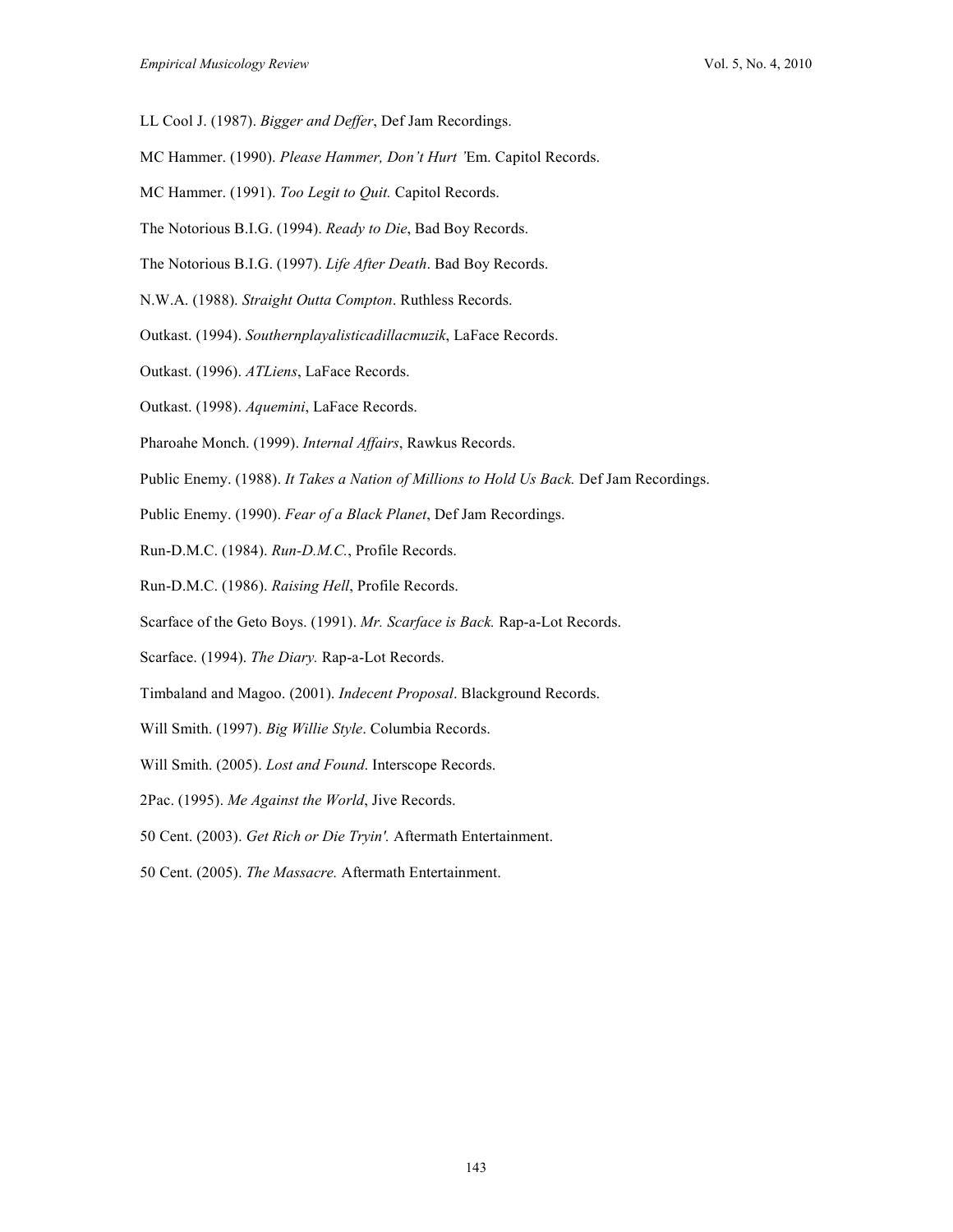# **APPENDIX**

# **Appendix 1.** Full list of rhyme features for albums in the collection.

|                      |      | Syllables | Syllables | Syllable  | Novel Word Rhymes |          | Rhymes   |         | Rhyme End Pairs | End Pairs | End Pairs End Pairs |      | Average   | Average End |
|----------------------|------|-----------|-----------|-----------|-------------------|----------|----------|---------|-----------------|-----------|---------------------|------|-----------|-------------|
|                      |      |           | per Word  | Variation |                   | per Line | per      |         | per Line        | Grown     | Shrunk              | Even | End Score | Syl Score   |
| Artist               | Year | per Line  |           |           | Proportion        |          | Syllable | Density |                 |           |                     |      |           |             |
| Run-D.M.C.           | 1984 | 10.40     | 1.21      | 1.82      | 0.91              | 1.48     | 0.14     | 0.20    | 0.54            | 0.30      | 0.17                | 0.53 | 5.51      | 4.59        |
| Run-D.M.C.           | 1986 | 10.88     | 1.21      | 2.05      | 0.91              | 1.96     | 0.18     | 0.26    | 0.47            | 0.26      | 0.18                | 0.56 | 5.58      | 4.49        |
| Run-D.M.C.           | 1988 | 10.17     | 1.21      | 2.21      | 0.89              | 2.51     | 0.25     | 0.42    | 0.43            | 0.21      | 0.18                | 0.62 | 6.18      | 4.27        |
| LL Cool J            | 1985 | 11.49     | 1.29      | 2.03      | 0.92              | 1.68     | 0.15     | 0.20    | 0.46            | 0.27      | 0.18                | 0.55 | 5.28      | 4.28        |
| LL Cool J            | 1987 | 11.71     | 1.23      | 1.89      | 0.92              | 1.87     | 0.16     | 0.21    | 0.47            | 0.37      | 0.16                | 0.48 | 5.26      | 4.58        |
| Beastie Boys         | 1986 | 10.81     | 1.21      | 1.98      | 0.88              | 1.63     | 0.15     | 0.22    | 0.50            | 0.24      | 0.20                | 0.56 | 5.99      | 4.68        |
| Beastie Boys         | 1989 | 11.30     | 1.27      | 2.38      | 0.90              | 1.67     | 0.15     | 0.22    | 0.47            | 0.29      | 0.25                | 0.46 | 6.57      | 4.52        |
| Rakim                | 1987 | 11.18     | 1.24      | 1.93      | 0.90              | 1.64     | 0.15     | 0.23    | 0.51            | 0.23      | 0.29                | 0.48 | 6.10      | 4.07        |
| Rakim                | 1988 | 10.83     | 1.32      | 2.29      | 0.92              | 1.85     | 0.17     | 0.27    | 0.46            | 0.25      | 0.32                | 0.43 | 6.10      | 3.96        |
|                      |      |           |           |           |                   |          |          |         |                 |           |                     |      |           |             |
| Rakim                | 1990 | 10.62     | 1.27      | 1.94      | 0.92              | 1.76     | 0.17     | 0.25    | 0.44            | 0.21      | 0.25                | 0.54 | 6.00      | 3.85        |
| KRS-One              | 1987 | 11.77     | 1.30      | 2.14      | 0.92              | 1.74     | 0.15     | 0.22    | 0.42            | 0.18      | 0.19                | 0.63 | 5.88      | 4.10        |
| <b>KRS-One</b>       | 1988 | 11.20     | 1.30      | 2.72      | 0.91              | 1.90     | 0.17     | 0.26    | 0.43            | 0.26      | 0.28                | 0.46 | 5.46      | 3.87        |
| Chuck D              | 1988 | 10.35     | 1.26      | 2.42      | 0.90              | 1.75     | 0.17     | 0.25    | 0.33            | 0.28      | 0.23                | 0.49 | 5.46      | 4.00        |
| Chuck D              | 1990 | 9.78      | 1.25      | 2.43      | 0.92              | 1.66     | 0.17     | 0.24    | 0.31            | 0.27      | 0.30                | 0.43 | 5.40      | 3.89        |
| Big Daddy Kane       | 1988 | 10.76     | 1.29      | 1.90      | 0.92              | 1.71     | 0.16     | 0.24    | 0.44            | 0.29      | 0.19                | 0.52 | 6.33      | 4.13        |
| Big Daddy Kane       | 1989 | 10.46     | 1.25      | 2.03      | 0.93              | 1.82     | 0.17     | 0.26    | 0.42            | 0.31      | 0.23                | 0.46 | 6.04      | 4.01        |
| <b>Slick Rick</b>    | 1988 | 11.40     | 1.20      | 2.11      | 0.91              | 1.86     | 0.16     | 0.23    | 0.48            | 0.36      | 0.16                | 0.48 | 5.83      | 4.40        |
| <b>Slick Rick</b>    | 1991 | 12.62     | 1.26      | 2.65      | 0.91              | 2.25     | 0.18     | 0.29    | 0.34            | 0.28      | 0.12                | 0.59 | 6.40      | 3.80        |
| Kool G Rap           | 1989 | 10.94     | 1.32      | 2.04      | 0.93              | 2.13     | 0.19     | 0.29    | 0.34            | 0.29      | 0.21                | 0.50 | 6.49      | 4.25        |
| Kool G Rap           | 1990 | 10.96     | 1.29      | 2.47      | 0.92              | 2.08     | 0.19     | 0.29    | 0.35            | 0.34      | 0.30                | 0.36 | 6.33      | 4.08        |
| Ice Cube             | 1990 | 10.04     | 1.20      | 2.21      | 0.91              | 1.35     | 0.13     | 0.19    | 0.44            | 0.31      | 0.29                | 0.40 | 6.04      | 4.16        |
| Ice Cube             | 1991 | 9.65      | 1.24      | 2.58      | 0.93              | 1.30     | 0.13     | 0.19    | 0.48            | 0.49      | 0.22                | 0.29 | 6.08      | 4.01        |
| MC Hammer            | 1990 | 8.93      | 1.21      | 3.13      | 0.92              | 1.30     | 0.15     | 0.20    | 0.46            | 0.51      | 0.13                | 0.36 | 4.74      | 4.14        |
| MC Hammer            | 1991 | 10.94     | 1.21      | 2.57      | 0.91              | 1.51     | 0.14     | 0.19    | 0.45            | 0.37      | 0.17                | 0.46 | 5.13      | 4.16        |
| Scarface             | 1991 | 10.37     | 1.22      | 2.90      | 0.90              | 1.37     | 0.13     | 0.20    | 0.50            | 0.55      | 0.22                | 0.24 | 5.69      | 3.92        |
| Scarface             | 1994 | 11.81     | 1.22      | 2.87      | 0.88              | 1.69     | 0.14     | 0.24    | 0.47            | 0.45      | 0.19                | 0.36 | 6.35      | 3.87        |
| Redman               | 1992 | 11.69     | 1.20      | 2.21      | 0.91              | 2.11     | 0.18     | 0.26    | 0.34            | 0.26      | 0.21                | 0.53 | 5.01      | 3.41        |
|                      | 1996 |           | 1.27      | 2.02      | 0.93              | 1.89     |          | 0.24    | 0.37            | 0.32      | 0.19                | 0.49 | 5.09      | 3.51        |
| Redman               |      | 11.33     |           |           |                   |          | 0.17     |         |                 |           |                     |      |           |             |
| Nas                  | 1994 | 12.45     | 1.27      | 2.42      | 0.92              | 2.32     | 0.19     | 0.29    | 0.33            | 0.31      | 0.18                | 0.50 | 5.91      | 3.77        |
| Nas                  | 1996 | 11.84     | 1.30      | 2.62      | 0.92              | 2.17     | 0.18     | 0.29    | 0.38            | 0.30      | 0.34                | 0.36 | 5.36      | 3.44        |
| Nas                  | 1999 | 12.37     | 1.26      | 2.05      | 0.91              | 2.35     | 0.19     | 0.29    | 0.36            | 0.27      | 0.24                | 0.49 | 5.03      | 3.46        |
| Andre 3000           | 1994 | 14.58     | 1.37      | 3.25      | 0.92              | 3.28     | 0.22     | 0.34    | 0.32            | 0.41      | 0.21                | 0.38 | 5.05      | 3.68        |
| Andre 3000           | 1996 | 14.68     | 1.35      | 3.31      | 0.91              | 2.78     | 0.19     | 0.29    | 0.31            | 0.30      | 0.19                | 0.51 | 5.44      | 3.84        |
| Andre 3000           | 1998 | 14.76     | 1.48      | 5.02      | 0.91              | 3.56     | 0.24     | 0.40    | 0.29            | 0.46      | 0.24                | 0.30 | 4.93      | 3.41        |
| The Notorious B.I.G. | 1994 | 11.08     | 1.26      | 2.31      | 0.92              | 1.94     | 0.17     | 0.26    | 0.31            | 0.38      | 0.25                | 0.36 | 5.80      | 3.90        |
| The Notorious B.I.G. | 1997 | 10.62     | 1.25      | 2.52      | 0.92              | 2.00     | 0.19     | 0.30    | 0.35            | 0.26      | 0.29                | 0.44 | 5.34      | 3.65        |
| 2Pac                 | 1995 | 12.35     | 1.30      | 2.50      | 0.91              | 1.96     | 0.16     | 0.24    | 0.32            | 0.25      | 0.24                | 0.51 | 5.08      | 3.58        |
| 2Pac                 | 1996 | 12.46     | 1.29      | 2.61      | 0.92              | 1.85     | 0.15     | 0.22    | 0.38            | 0.26      | 0.27                | 0.46 | 5.69      | 3.74        |
| Bone Thugs-n-Harmony | 1995 | 17.23     | 1.24      | 3.22      | 0.89              | 3.58     | 0.21     | 0.33    | 0.21            | 0.27      | 0.27                | 0.47 | 4.59      | 3.47        |
| Jay-Z                | 1996 | 12.08     | 1.28      | 2.39      | 0.92              | 2.15     | 0.18     | 0.29    | 0.28            | 0.30      | 0.18                | 0.52 | 5.09      | 3.36        |
| Jay-Z                | 1997 | 12.13     | 1.22      | 2.23      | 0.90              | 2.11     | 0.17     | 0.27    | 0.42            | 0.22      | 0.19                | 0.59 | 5.47      | 3.63        |
| Jay-Z                | 1998 | 11.64     | 1.22      | 2.32      | 0.89              | 2.18     | 0.19     | 0.32    | 0.35            | 0.24      | 0.27                | 0.49 | 5.51      | 3.64        |
| <b>DMX</b>           | 1998 | 12.30     | 1.18      | 2.44      | 0.88              | 2.06     | 0.17     | 0.30    | 0.33            | 0.28      | 0.16                | 0.55 | 6.34      | 3.83        |
| <b>DMX</b>           | 1999 | 12.32     | 1.19      | 2.24      | 0.87              | 2.11     | 0.17     | 0.29    | 0.33            | 0.21      | 0.23                | 0.57 | 6.05      | 3.88        |
| Eminem               | 1999 | 12.41     | 1.24      | 2.50      | 0.88              | 2.17     | 0.17     | 0.31    | 0.44            | 0.29      | 0.22                | 0.49 | 6.47      | 3.78        |
| Eminem               | 2000 | 12.39     | 1.23      | 2.55      | 0.88              | 2.40     | 0.19     | 0.34    | 0.43            | 0.24      | 0.18                | 0.58 | 5.40      | 3.20        |
|                      |      |           |           |           |                   |          |          |         |                 |           |                     |      |           |             |
| Nelly                | 2000 | 11.58     | 1.23      | 2.30      | 0.89              | 2.09     | 0.18     | 0.28    | 0.43            | 0.23      | 0.14                | 0.63 | 4.95      | 3.74        |
| Nelly                | 2002 | 11.81     | 1.23      | 2.55      | 0.88              | 1.95     | 0.17     | 0.27    | 0.40            | 0.24      | 0.17                | 0.59 | 4.98      | 3.70        |
| Fabolous             | 2001 | 11.45     | 1.21      | 2.24      | 0.89              | 1.86     | 0.16     | 0.35    | 0.34            | 0.25      | 0.32                | 0.43 | 6.33      | 3.41        |
| Fabolous             | 2003 | 11.47     | 1.24      | 2.42      | 0.87              | 1.92     | 0.17     | 0.35    | 0.32            | 0.25      | 0.24                | 0.51 | 6.10      | 3.41        |
| 50 Cent              | 2003 | 11.73     | 1.20      | 2.48      | 0.88              | 1.82     | 0.16     | 0.25    | 0.44            | 0.21      | 0.18                | 0.61 | 5.96      | 3.85        |
| 50 Cent              | 2005 | 11.57     | 1.20      | 2.71      | 0.90              | 1.75     | 0.15     | 0.22    | 0.45            | 0.19      | 0.20                | 0.61 | 5.27      | 3.87        |
| Lil' Wayne           | 2005 | 11.45     | 1.27      | 2.66      | 0.88              | 2.21     | 0.19     | 0.33    | 0.40            | 0.32      | 0.26                | 0.42 | 5.30      | 3.33        |
| Lil' Wayne           | 2008 | 10.71     | 1.24      | 2.92      | 0.87              | 1.92     | 0.18     | 0.32    | 0.44            | 0.33      | 0.30                | 0.38 | 5.43      | 3.59        |